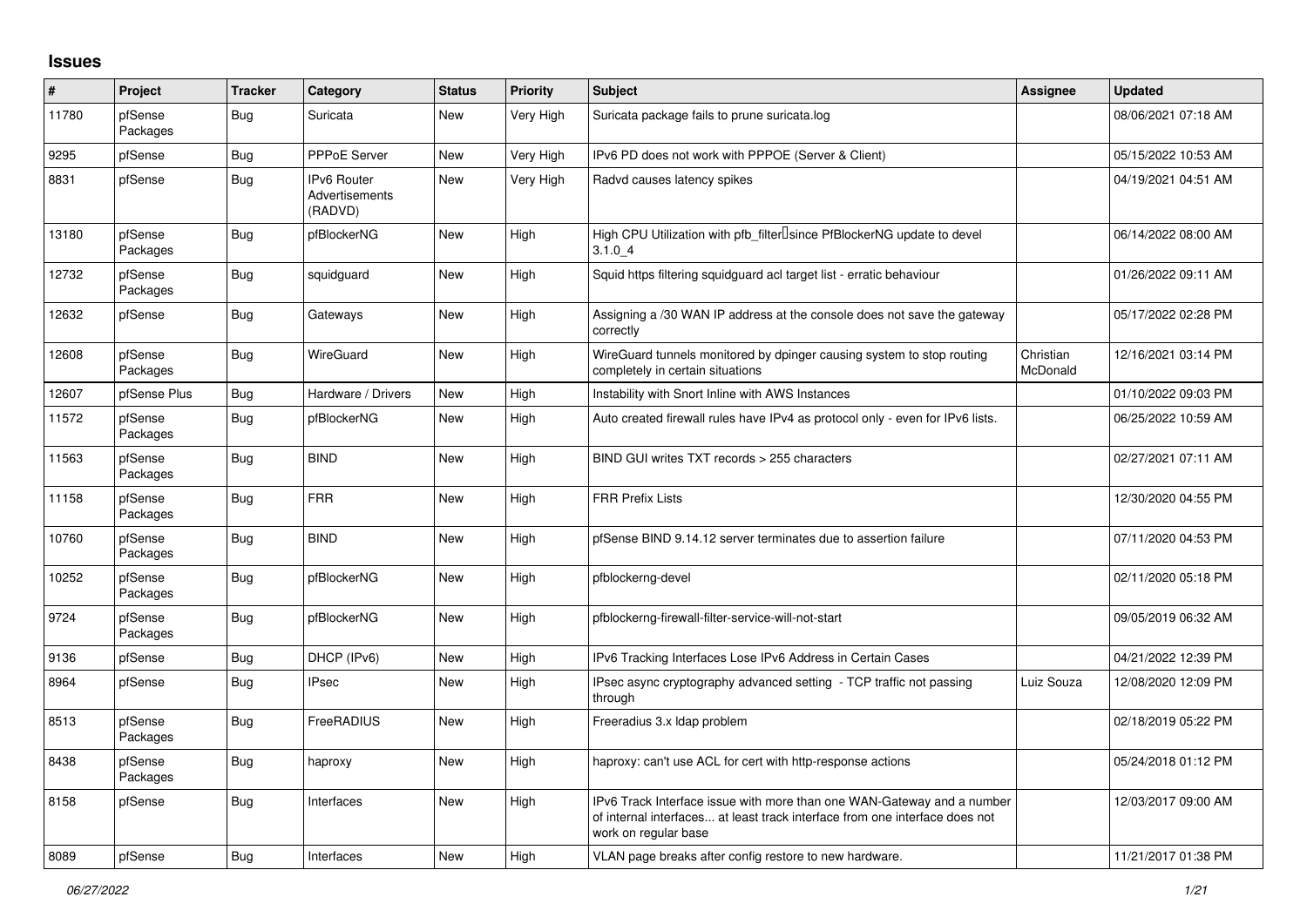| $\sharp$ | Project             | <b>Tracker</b> | Category                 | <b>Status</b> | <b>Priority</b> | <b>Subject</b>                                                                                    | Assignee            | <b>Updated</b>      |
|----------|---------------------|----------------|--------------------------|---------------|-----------------|---------------------------------------------------------------------------------------------------|---------------------|---------------------|
| 8050     | pfSense             | <b>Bug</b>     | Interfaces               | <b>New</b>    | High            | Enabling bridge while interfaces have link freezes console                                        |                     | 11/03/2017 04:38 PM |
| 7730     | pfSense             | <b>Bug</b>     | Interfaces               | <b>New</b>    | High            | 2.3.4 1 greX: loop detected when hit save on filter rules or interfaces                           |                     | 07/27/2017 08:16 AM |
| 7388     | pfSense<br>Packages | Bug            | Suricata                 | New           | High            | Suricata does not property recognize MTU for PPPOE interfaces                                     |                     | 03/15/2017 05:17 AM |
| 6988     | pfSense<br>Packages | Bug            | Snort                    | New           | High            | SNORT Package PHP memory error                                                                    |                     | 06/28/2018 10:00 PM |
| 5355     | pfSense             | <b>Bug</b>     | <b>IPsec</b>             | New           | High            | on Dynamic WAN IP (DHCP Client) it takes 10 minutes before Phase1<br>reconnects                   |                     | 07/08/2016 10:29 PM |
| 13303    | pfSense             | <b>Bug</b>     | Dynamic DNS              | New           | Normal          | DynDNS - DNSExit no longer working                                                                | Koen Zomers         | 06/26/2022 07:18 PM |
| 13288    | pfSense             | Bug            | Configuration<br>Backend | New           | Normal          | Encode FreeRADIUS Custom Options                                                                  |                     | 06/20/2022 10:36 AM |
| 13282    | pfSense Plus        | Bug            | Aliases / Tables         | New           | Normal          | FQDN Aliases Break if an Invalid Domain is Present in the Chain                                   | Reid<br>Linnemann   | 06/18/2022 03:12 PM |
| 13280    | pfSense             | <b>Bug</b>     | Unknown                  | <b>New</b>    | Normal          | Entries duplicated in /boot/loader.conf                                                           |                     | 06/19/2022 11:11 AM |
| 13279    | pfSense             | <b>Bug</b>     | Interfaces               | New           | Normal          | DHCP config override affects Gateway installation.                                                |                     | 06/17/2022 07:25 AM |
| 13277    | pfSense             | Bug            | <b>IGMP Proxy</b>        | New           | Normal          | IGMP Proxy webConfigurator Page Always Produces Error                                             |                     | 06/16/2022 07:50 PM |
| 13276    | pfSense             | Bug            | <b>IGMP Proxy</b>        | New           | Normal          | IGMP Proxy Error Message for Logging Links to System Log Instead of<br>Routing Log                |                     | 06/16/2022 07:48 PM |
| 13273    | pfSense             | Bug            | DHCP (IPv4)              | New           | Normal          | dhclient can use conflicting recorded leases                                                      |                     | 06/14/2022 11:07 AM |
| 13267    | pfSense             | <b>Bug</b>     | <b>OpenVPN</b>           | New           | Normal          | dpinger continues to run on OpenVPN gateway after OpenVPN service is<br>stopped.                  |                     | 06/12/2022 02:49 PM |
| 13254    | pfSense             | <b>Bug</b>     | <b>DNS Resolver</b>      | New           | Normal          | DNS resolver does not update "unbound.conf" file during link down events                          |                     | 06/08/2022 07:55 AM |
| 13253    | pfSense             | Bug            | DHCP (IPv6)              | New           | Normal          | dhcp6c" is not restarted when applying settings when multiple WANs are<br>configured for DHCP6    |                     | 06/06/2022 02:58 PM |
| 13252    | pfSense             | Bug            | Upgrade                  | New           | Normal          | reduce frequency of php-fpm socket connection attempts from<br>check reload status                |                     | 06/12/2022 11:11 AM |
| 13249    | pfSense             | <b>Bug</b>     | Console Menu             | New           | Normal          | Running playback comands multiple times results in PHP error                                      |                     | 06/06/2022 07:02 AM |
| 13240    | pfSense             | <b>Bug</b>     | Rules / NAT              | New           | Normal          | Dynamic NPt entry UI has a couple quirks                                                          |                     | 06/02/2022 09:32 PM |
| 13237    | pfSense             | Bug            | DHCP (IPv6)              | New           | Normal          | dhcp6c script cannot be executed safely                                                           |                     | 06/01/2022 11:20 AM |
| 13228    | pfSense             | <b>Bug</b>     | Interfaces               | New           | Normal          | Recovering interface gateway may not be added back into gateway groups<br>and rules when expected | Jim Pingle          | 05/28/2022 01:14 PM |
| 13225    | pfSense             | <b>Bug</b>     | Interfaces               | New           | Normal          | Bridges with QinQ interfaces not properly set up at boot                                          | <b>Viktor Gurov</b> | 05/27/2022 08:19 AM |
| 13224    | pfSense             | Bug            | Notifications            | New           | Normal          | Email notification flood when UPS (NUT) and WAN send notifications                                |                     | 05/27/2022 01:58 AM |
| 13222    | pfSense             | Bug            | UPnP/NAT-PMP             | New           | Normal          | CARP IP does not listen for NAT-PMP packets                                                       |                     | 05/26/2022 02:28 PM |
| 13217    | pfSense             | <b>Bug</b>     | DHCP (IPv4)              | New           | Normal          | dholient using default pid file location which does not exist                                     | Viktor Gurov        | 05/26/2022 08:09 AM |
| 13206    | pfSense Plus        | Bug            | Hardware / Drivers       | New           | Normal          | SG-3100 LED GPIO hangs                                                                            |                     | 06/11/2022 07:01 PM |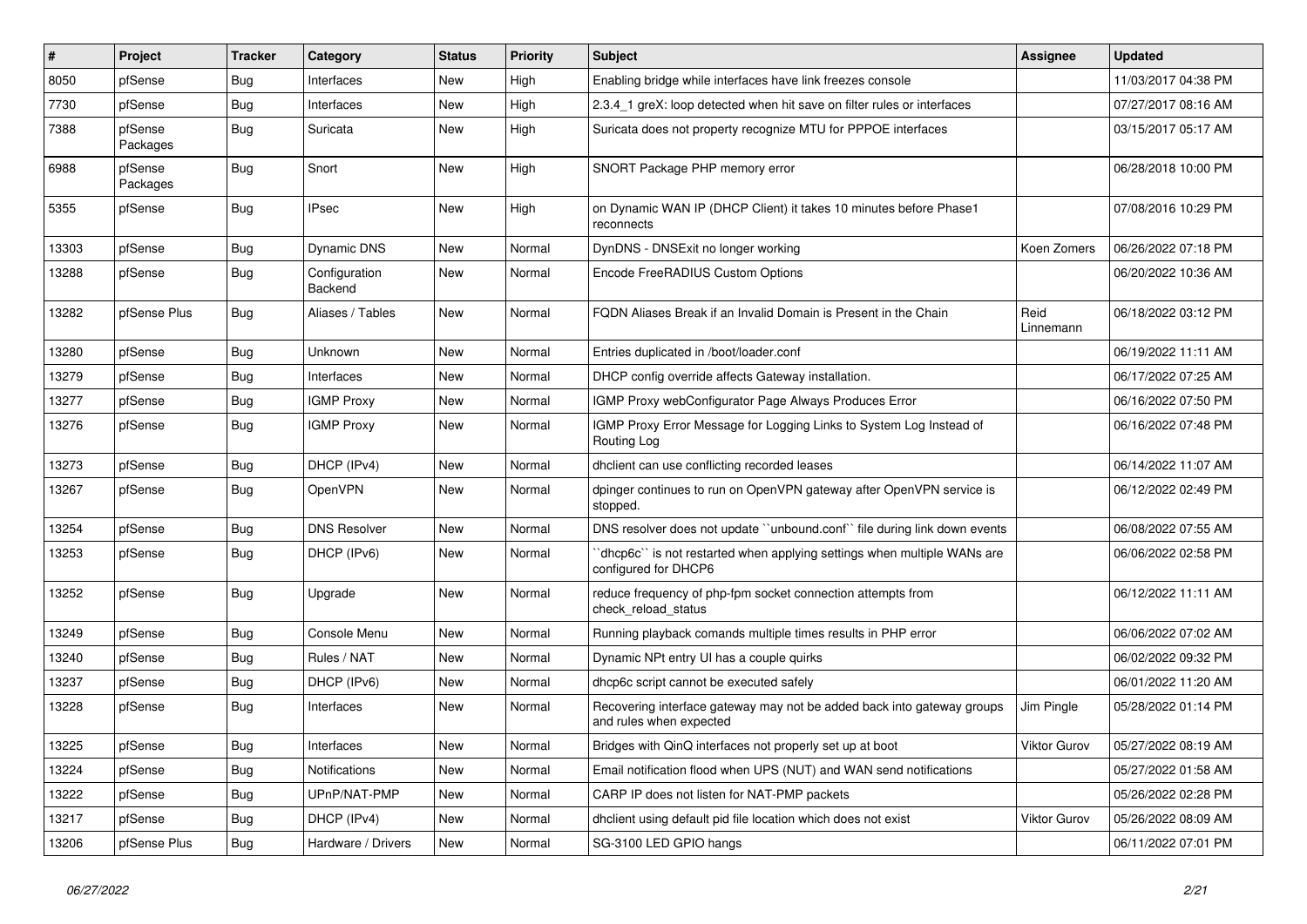| #     | Project             | <b>Tracker</b> | Category                        | <b>Status</b> | <b>Priority</b> | <b>Subject</b>                                                                                                     | Assignee            | <b>Updated</b>      |
|-------|---------------------|----------------|---------------------------------|---------------|-----------------|--------------------------------------------------------------------------------------------------------------------|---------------------|---------------------|
| 13202 | pfSense<br>Packages | <b>Bug</b>     | pfBlockerNG                     | <b>New</b>    | Normal          | Missing Protocols on IP Feed Groups Advanced Inbound/Outbound Firewall<br>Rule settings                            |                     | 05/23/2022 08:58 AM |
| 13194 | pfSense<br>Packages | <b>Bug</b>     | pfBlockerNG                     | <b>New</b>    | Normal          | Remove dead Malc0de feed                                                                                           |                     | 05/23/2022 05:16 AM |
| 13167 | pfSense             | <b>Bug</b>     | <b>Dynamic DNS</b>              | New           | Normal          | phpDynDNS: DigitalOcean ddns update fails (bad request, invalid character<br>'-' in request id)                    |                     | 06/16/2022 09:30 PM |
| 13158 | pfSense             | <b>Bug</b>     | Web Interface                   | New           | Normal          | Input validation error when applying limiter changes                                                               |                     | 05/14/2022 05:32 PM |
| 13141 | pfSense<br>Packages | <b>Bug</b>     | squidguard                      | New           | Normal          | wrong page squidguard block                                                                                        |                     | 05/09/2022 05:33 PM |
| 13128 | pfSense<br>Packages | <b>Bug</b>     | Zabbix                          | <b>New</b>    | Normal          | Zabbix Agent 6: HA Server Setup                                                                                    |                     | 05/05/2022 01:55 AM |
| 13102 | pfSense             | <b>Bug</b>     | <b>IPsec</b>                    | New           | Normal          | Deleting an IPSec tunnel doesn't destroy the SA (SADs/SPDs), causes<br>crash in status_ipsec.php                   | <b>Viktor Gurov</b> | 05/20/2022 01:07 PM |
| 13090 | pfSense             | <b>Bug</b>     | OpenVPN                         | New           | Normal          | OpenVPN: do not use legacy deprecated netbios settings                                                             | Jim Pingle          | 04/22/2022 11:19 AM |
| 13089 | pfSense             | <b>Bug</b>     | OpenVPN                         | New           | Normal          | OpenVPN: fix some netbios options were preserved even if teh Netbios<br>option was unchecked                       | Jim Pingle          | 04/22/2022 11:06 AM |
| 13088 | pfSense             | <b>Bug</b>     | OpenVPN                         | New           | Normal          | OpenVPN Client Overrides: properly hide/show form fields                                                           | Jim Pingle          | 06/08/2022 09:15 AM |
| 13087 | pfSense             | <b>Bug</b>     | OpenVPN                         | New           | Normal          | OpenVPN Server: hide WINS servers list when netbios option is unchecked<br>while WINS servers is checked           |                     | 04/22/2022 10:29 AM |
| 13076 | pfSense             | <b>Bug</b>     | Gateway Monitoring              | New           | Normal          | Marking a gateway as down does not affect IPsec entries using gateway<br>groups                                    |                     | 06/03/2022 10:32 AM |
| 13074 | pfSense Plus        | <b>Bug</b>     | Cryptographic<br>Modules        | New           | Normal          | AES-GCM with SafeXcel on Netgate 2100 causes MBUF overload                                                         |                     | 06/12/2022 11:14 AM |
| 13073 | pfSense<br>Packages | Bug            | Squid                           | New           | Normal          | ClamAV - clamd dies with high CPU load and thus the C-ICAP of<br>squid-reverse proxy causes http:500 errors        |                     | 04/19/2022 05:38 AM |
| 13068 | pfSense             | <b>Bug</b>     | Aliases / Tables                | New           | Normal          | Error loading rules when URL Table IPs content is empty                                                            |                     | 04/17/2022 09:07 PM |
| 13067 | pfSense             | <b>Bug</b>     | <b>FilterDNS</b>                | <b>New</b>    | Normal          | filterdns resolve interval is twice the intended value                                                             |                     | 04/17/2022 07:45 PM |
| 13053 | pfSense<br>Packages | Bug            | <b>ACME</b>                     | New           | Normal          | LoopiaAPI error handling                                                                                           |                     | 05/05/2022 10:58 AM |
| 13051 | pfSense             | <b>Bug</b>     | <b>Traffic Shaper</b><br>(ALTQ) | New           | Normal          | Firewall traffic shaper by interface selection unknow                                                              |                     | 04/12/2022 07:03 AM |
| 13046 | pfSense             | <b>Bug</b>     | Rules / NAT                     | New           | Normal          | Floating rule applied to IPv6 interface with a SLAAC DHCPv6 gateway<br>reports error on boot                       |                     | 04/11/2022 09:50 AM |
| 13045 | pfSense<br>Packages | <b>Bug</b>     | WireGuard                       | New           | Normal          | Firewall floating rules ignore WireGuard traffic                                                                   |                     | 04/11/2022 09:40 AM |
| 13043 | pfSense<br>Packages | <b>Bug</b>     | WireGuard                       | New           | Normal          | OSPF over Wireguard interface doesn't populate neighbors after reboot                                              |                     | 04/11/2022 09:22 AM |
| 13018 | pfSense<br>Packages | Bug            | pfBlockerNG                     | New           | Normal          | TLD and DNSBL Safesearch DOH conflict disables TLD block when<br>conflicting DOH FQDN is deselected or whitelisted |                     | 04/01/2022 05:59 PM |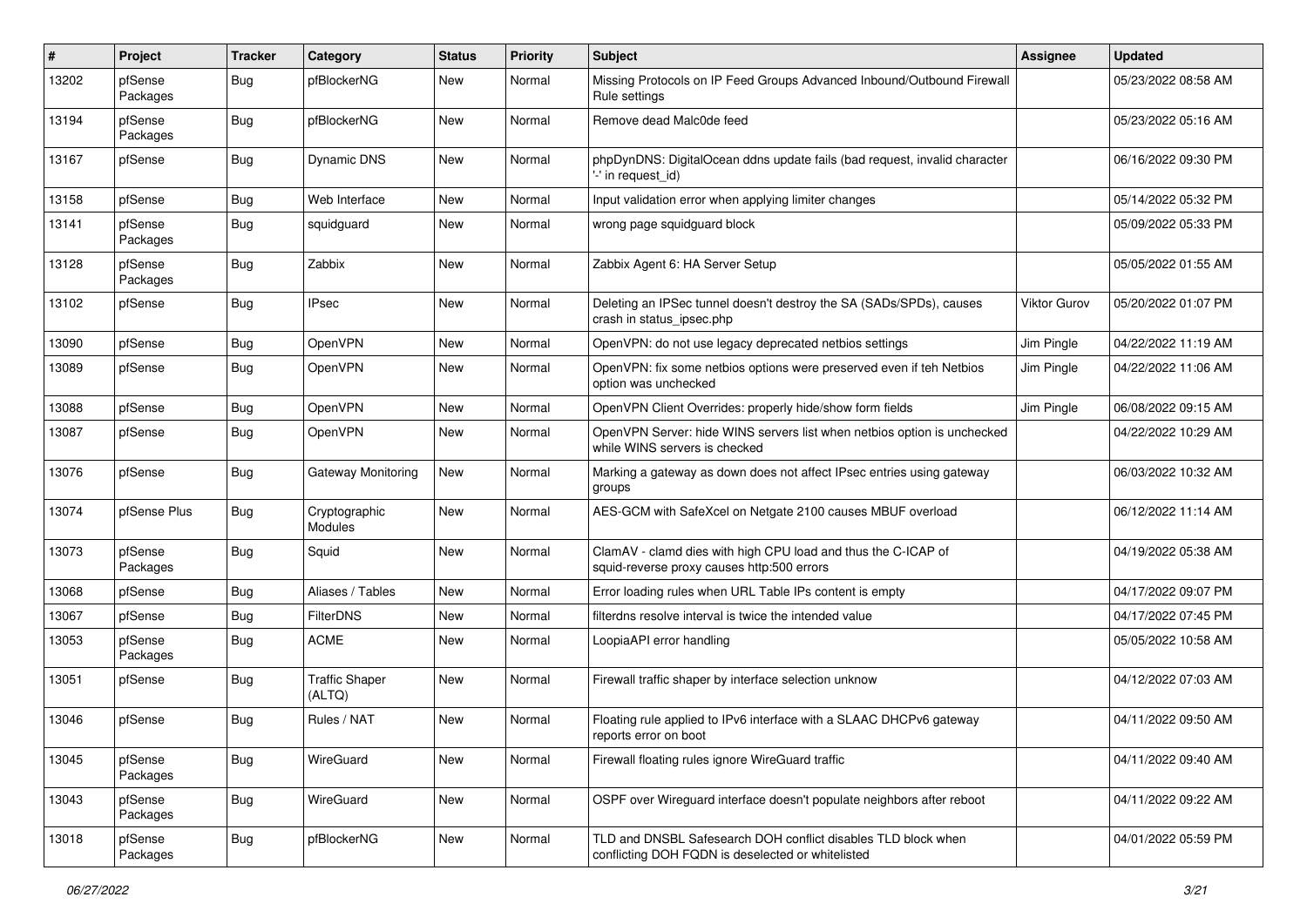| #     | Project             | <b>Tracker</b> | Category                                 | <b>Status</b> | <b>Priority</b> | <b>Subject</b>                                                                                      | Assignee              | <b>Updated</b>      |
|-------|---------------------|----------------|------------------------------------------|---------------|-----------------|-----------------------------------------------------------------------------------------------------|-----------------------|---------------------|
| 13014 | pfSense             | <b>Bug</b>     | IPsec                                    | New           | Normal          | Charon.vici can get in a bad state                                                                  | Mateusz Guzik         | 05/24/2022 05:05 PM |
| 13003 | pfSense             | Bug            | Hardware / Drivers                       | <b>New</b>    | Normal          | Malicious Driver Detection event on ixl driver                                                      |                       | 06/25/2022 05:00 PM |
| 12982 | pfSense<br>Packages | Bug            | FreeRADIUS                               | <b>New</b>    | Normal          | FreeRadius RadReply table entries missing from pf                                                   |                       | 06/19/2022 05:38 PM |
| 12974 | pfSense Plus        | <b>Bug</b>     | Installer                                | New           | Normal          | Typing anything into 1100/2100 recovery installer causes process to stop                            |                       | 06/05/2022 04:10 PM |
| 12960 | pfSense             | <b>Bug</b>     | Installer                                | New           | Normal          | VGA installer image defaults to serial console, serial console is default in<br><b>GUI settings</b> |                       | 05/10/2022 03:19 PM |
| 12950 | pfSense             | <b>Bug</b>     | Routing                                  | <b>New</b>    | Normal          | OpenVPN as default gateway does not get set at boot time                                            |                       | 04/09/2022 05:46 PM |
| 12947 | pfSense             | <b>Bug</b>     | DHCP (IPv6)                              | <b>New</b>    | Normal          | DHCP6 client does not take any action if the interface IPv6 address<br>changes during renewal       |                       | 06/26/2022 07:44 PM |
| 12942 | pfSense             | Bug            | Gateways                                 | <b>New</b>    | Normal          | Code to kill states for old gateway when reconnecting an interface is<br>incorrect                  | Jim Pingle            | 03/22/2022 01:25 PM |
| 12938 | pfSense             | Bug            | IPv6 Router<br>Advertisements<br>(RADVD) | <b>New</b>    | Normal          | MaxRtrAdvInterval would allow stale DNS servers to be deleted faster                                |                       | 03/12/2022 09:37 AM |
| 12927 | pfSense             | <b>Bug</b>     | <b>OpenVPN</b>                           | <b>New</b>    | Normal          | OpenVPN with OCSP enabled allows connections with revoked certificates                              |                       | 03/24/2022 08:22 AM |
| 12924 | pfSense<br>Packages | <b>Bug</b>     | WireGuard                                | New           | Normal          | DNS Resolver WireGuard ACL Inconsistency                                                            | Christian<br>McDonald | 04/10/2022 10:36 AM |
| 12922 | pfSense             | Bug            | DHCP (IPv4)                              | <b>New</b>    | Normal          | Classless static routes received on DHCP WAN can override chosen default<br>gateway                 |                       | 03/28/2022 10:08 AM |
| 12916 | pfSense<br>Packages | <b>Bug</b>     | pfBlockerNG                              | <b>New</b>    | Normal          | pfBlockerNG-devel cron job does not trigger xmlrpc sync                                             | Viktor Gurov          | 04/11/2022 12:55 PM |
| 12905 | pfSense             | Bug            | Web Interface                            | New           | Normal          | Add VLAN Re-assignment to Import Interface Mismatch Wizard                                          |                       | 03/07/2022 08:05 AM |
| 12899 | pfSense<br>Packages | Bug            | Suricata                                 | New           | Normal          | Suricata doesn't honor Pass List                                                                    |                       | 03/04/2022 01:22 PM |
| 12888 | pfSense             | Bug            | Rules / NAT                              | New           | Normal          | pfSense sends un-NATed packets during OpenVPN startup                                               |                       | 03/01/2022 03:13 PM |
| 12875 | pfSense             | <b>Bug</b>     | Package System                           | <b>New</b>    | Normal          | Import zabbix-agent6 and zabbix-proxy6 from FreeBSD Ports                                           |                       | 05/28/2022 06:50 PM |
| 12857 | pfSense             | <b>Bug</b>     | Gateways                                 | New           | Normal          | Firewall gateway goes away when making changes to Bridge0 device                                    |                       | 02/27/2022 11:20 AM |
| 12849 | pfSense             | Bug            | <b>Operating System</b>                  | <b>New</b>    | Normal          | pfsync kernel crash on reboot                                                                       | Mateusz Guzik         | 02/22/2022 02:02 PM |
| 12845 | pfSense<br>Packages | <b>Bug</b>     | softflowd                                | New           | Normal          | softflowd wrong vlan tag                                                                            |                       | 02/21/2022 10:40 AM |
| 12828 | pfSense             | <b>Bug</b>     | Wireless                                 | New           | Normal          | pfSense keeps crashing (Fatal trap 12: page fault while in kernel mode)                             |                       | 02/21/2022 07:55 AM |
| 12823 | pfSense             | <b>Bug</b>     | DHCP (IPv6)                              | New           | Normal          | Multiple DHCP6 WAN connections PPPoE interface 'defached' status                                    |                       | 02/18/2022 05:39 AM |
| 12822 | pfSense<br>Packages | <b>Bug</b>     | pfBlockerNG                              | New           | Normal          | IPv4 Source ASN format not working                                                                  |                       | 02/18/2022 10:47 AM |
| 12811 | pfSense             | <b>Bug</b>     | Gateway Monitoring                       | New           | Normal          | Services are not restarted when PPP interfaces connect                                              | Jim Pingle            | 05/31/2022 05:34 PM |
| 12797 | pfSense             | <b>Bug</b>     | UPnP/NAT-PMP                             | New           | Normal          | UPnP+STUN forms invalid outbound NAT rules using the external address<br>discovered from STUN       |                       | 02/15/2022 01:01 PM |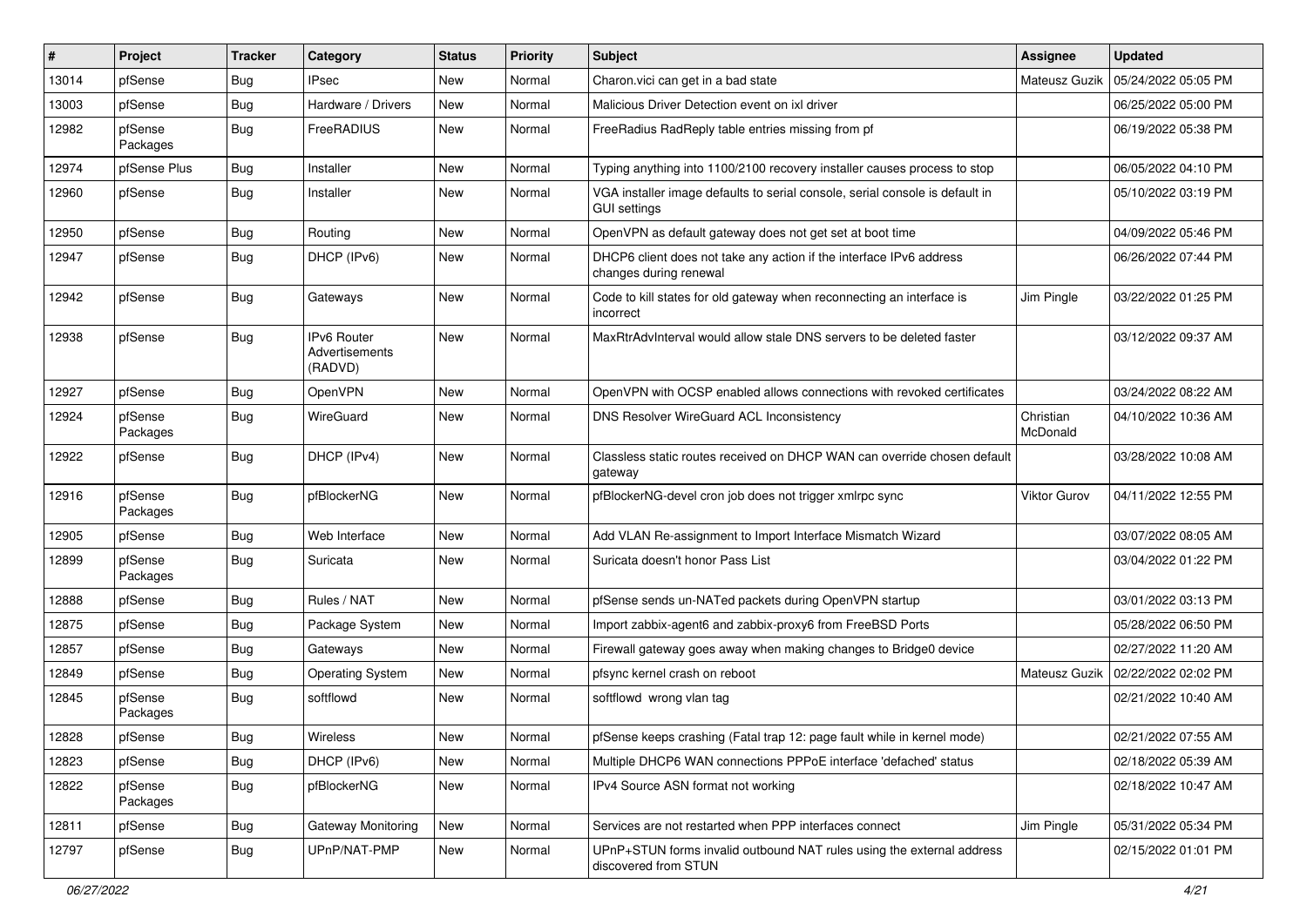| $\#$  | Project             | <b>Tracker</b> | Category                    | <b>Status</b> | <b>Priority</b> | Subject                                                                                                                            | Assignee              | <b>Updated</b>      |
|-------|---------------------|----------------|-----------------------------|---------------|-----------------|------------------------------------------------------------------------------------------------------------------------------------|-----------------------|---------------------|
| 12774 | pfSense             | <b>Bug</b>     | Backup / Restore            | New           | Normal          | Picture widget image is not saved in backup                                                                                        |                       | 04/04/2022 04:48 AM |
| 12767 | pfSense<br>Packages | <b>Bug</b>     | Avahi                       | <b>New</b>    | Normal          | Package radavahi-daemon does does not exist in current pfSense version<br>and it has been removed"" message on pfSense 2.7 restore |                       | 02/07/2022 11:28 AM |
| 12764 | pfSense             | <b>Bug</b>     | Gateways                    | New           | Normal          | VTI gateway status is pending after assigning the VTI interface                                                                    |                       | 02/07/2022 05:41 AM |
| 12762 | pfSense             | Bug            | <b>IPsec</b>                | New           | Normal          | IPsec keep alive check ignores Child SA Start Action                                                                               | <b>Viktor Gurov</b>   | 02/07/2022 11:21 AM |
| 12760 | pfSense<br>Packages | Bug            | WireGuard                   | New           | Normal          | Link-local addresses disallowed on Wireguard interfaces                                                                            | Christian<br>McDonald | 02/07/2022 03:50 AM |
| 12751 | pfSense<br>Packages | Bug            | <b>FRR</b>                  | New           | Normal          | Improve FRR route restoration after gateway events                                                                                 |                       | 02/06/2022 11:07 PM |
| 12747 | pfSense             | Bug            | Logging                     | New           | Normal          | System log is filled by sshguard                                                                                                   |                       | 05/03/2022 03:08 AM |
| 12737 | pfSense             | <b>Bug</b>     | Certificates                | New           | Normal          | CApath is not defined by default in curl                                                                                           |                       | 05/17/2022 02:30 PM |
| 12730 | pfSense             | <b>Bug</b>     | <b>Captive Portal</b>       | New           | Normal          | RADIUS accounting does not work if WAN is down                                                                                     |                       | 01/26/2022 05:13 AM |
| 12726 | pfSense             | Bug            | Authentication              | New           | Normal          | LDAP select container button auto populate                                                                                         |                       | 01/25/2022 01:48 PM |
| 12715 | pfSense             | Bug            | Authentication              | New           | Normal          | Long system startup time when LDAP is configured and unavailable during<br>startup.                                                | Christian<br>McDonald | 01/24/2022 05:50 AM |
| 12708 | pfSense             | Bug            | Aliases / Tables            | New           | Normal          | alias with non resolving DNS entry breaks underlying pf table                                                                      |                       | 02/20/2022 06:13 PM |
| 12670 | pfSense<br>Packages | Bug            | <b>ACME</b>                 | New           | Normal          | ACME package writes credentials to system log                                                                                      | Viktor Gurov          | 03/07/2022 10:58 AM |
| 12667 | pfSense<br>Packages | Bug            | WireGuard                   | New           | Normal          | Firewall Crashed After Upgrading Wireguard                                                                                         |                       | 01/07/2022 09:18 AM |
| 12655 | pfSense<br>Packages | <b>Bug</b>     | Telegraf                    | New           | Normal          | telegraf, wireguard plugin failing                                                                                                 |                       | 12/30/2021 05:51 PM |
| 12648 | pfSense             | Bug            | Captive Portal              | New           | Normal          | Undocumented variables 'listenporthttp' and 'listenporthttps'                                                                      |                       | 12/28/2021 10:44 AM |
| 12623 | pfSense<br>Packages | <b>Bug</b>     | <b>ACME</b>                 | New           | Normal          | acme.sh package   DNS-ISPConfig settings                                                                                           | Viktor Gurov          | 03/10/2022 03:42 PM |
| 12612 | pfSense             | Bug            | <b>DNS Resolver</b>         | New           | Normal          | DNS Resolver is restarted during every "rc.newwanip" event                                                                         |                       | 06/03/2022 07:13 AM |
| 12563 | pfSense             | Bug            | OpenVPN                     | New           | Normal          | OpenVPN server doesn't support Framed-IPv6-Address RADIUS attribute                                                                |                       | 12/03/2021 11:19 AM |
| 12552 | pfSense             | Bug            | OpenVPN                     | New           | Normal          | "Pull DNS" option within OpenVPN client does not cause pfSense to use<br>DNS servers assigned by remote OpenVPN server             |                       | 12/08/2021 08:45 AM |
| 12542 | pfSense             | <b>Bug</b>     | <b>Virtual IP Addresses</b> | New           | Normal          | Cannot assign a same IPv6 Link-Local address to different interfaces                                                               |                       | 11/25/2021 01:41 AM |
| 12538 | pfSense<br>Packages | Bug            | <b>PIMD</b>                 | New           | Normal          | PIMD sub-interface bug                                                                                                             |                       | 11/20/2021 09:44 PM |
| 12519 | pfSense             | Bug            | Authentication              | New           | Normal          | Fail authentication using special character in password via the LDAP<br>connector                                                  |                       | 11/12/2021 07:39 AM |
| 12509 | pfSense             | Bug            | OpenVPN                     | New           | Normal          | Deffered authentication does not work with auth-gen-token external-auth or<br>pusk "auth-token"                                    |                       | 11/08/2021 04:01 AM |
| 12508 | pfSense             | <b>Bug</b>     | <b>DHCP Relay</b>           | New           | Normal          | DHCP Relay over VPN                                                                                                                |                       | 11/06/2021 11:25 AM |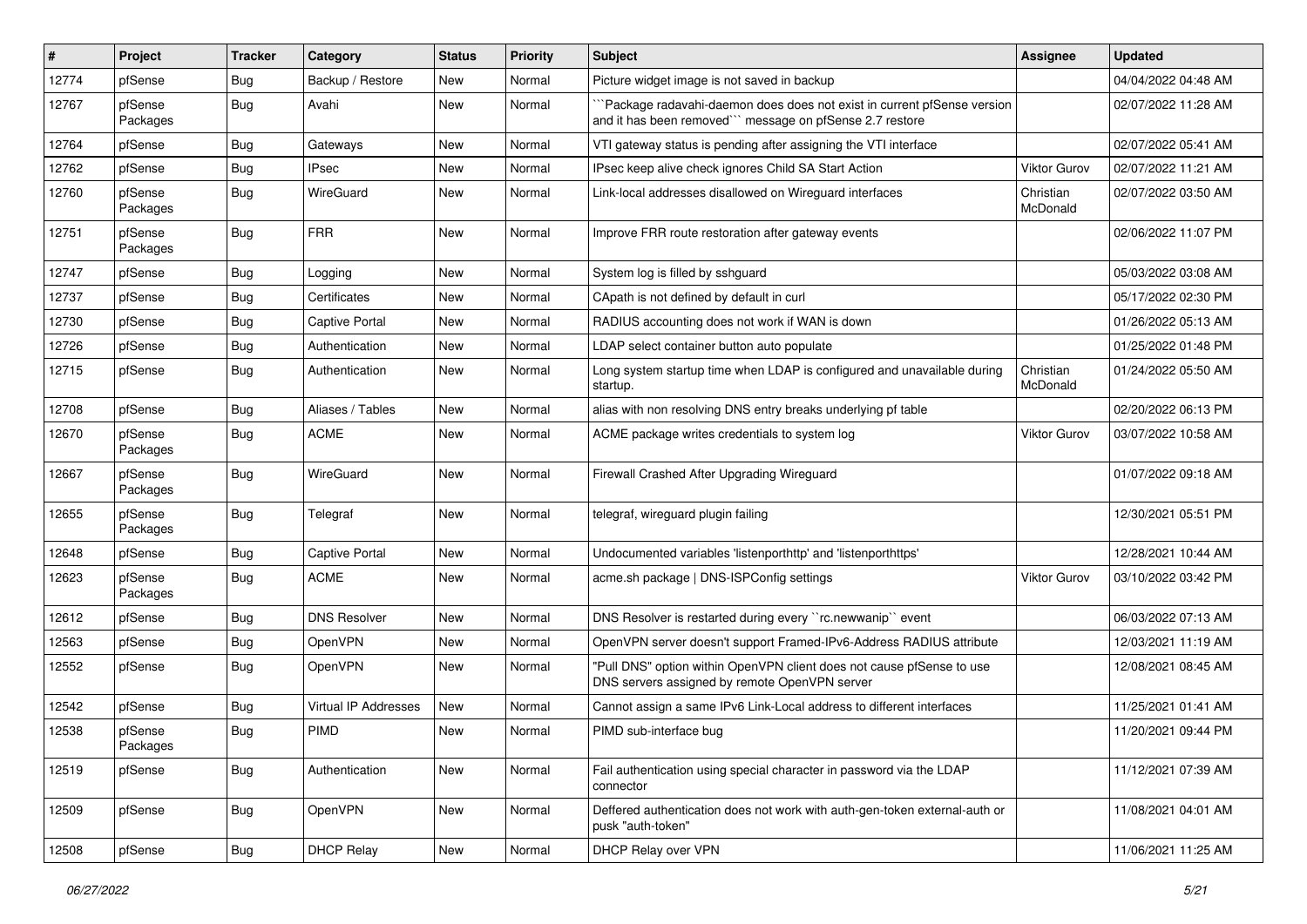| ∦     | Project             | <b>Tracker</b> | Category                    | <b>Status</b> | <b>Priority</b> | <b>Subject</b>                                                                                                                   | Assignee      | <b>Updated</b>      |
|-------|---------------------|----------------|-----------------------------|---------------|-----------------|----------------------------------------------------------------------------------------------------------------------------------|---------------|---------------------|
| 12504 | pfSense             | <b>Bug</b>     | Interfaces                  | New           | Normal          | BCM57412 NetXtreme-E 10Gb RDMA Ethernet controller issue                                                                         |               | 11/05/2021 04:51 AM |
| 12483 | pfSense             | Bug            | Configuration<br>Backend    | New           | Normal          | GUI creates inconsistent config.xml                                                                                              |               | 10/23/2021 06:48 AM |
| 12467 | pfSense             | Bug            | Captive Portal              | New           | Normal          | CP error on client disconnect after reboot                                                                                       |               | 10/17/2021 05:35 AM |
| 12451 | pfSense             | Bug            | <b>Virtual IP Addresses</b> | New           | Normal          | deleteVIP() does not check RFC2136 Update Source                                                                                 |               | 10/13/2021 10:06 AM |
| 12444 | pfSense<br>Packages | <b>Bug</b>     | ntop                        | New           | Normal          | ntopng throws errors when viewing single host                                                                                    |               | 10/11/2021 12:39 PM |
| 12436 | pfSense             | <b>Bug</b>     | PPPoE Server                | New           | Normal          | Pppoe server config gui does not allow setting of chap authentication, and<br>sets the network start address for allocation to 0 |               | 10/21/2021 08:15 AM |
| 12421 | pfSense             | <b>Bug</b>     | Rules / NAT                 | New           | Normal          | IPV6 limiter bug                                                                                                                 |               | 10/02/2021 08:44 AM |
| 12401 | pfSense             | <b>Bug</b>     | <b>Traffic Graphs</b>       | New           | Normal          | Traffic graphs with untagged and tagged VLAN on same interface                                                                   |               | 09/23/2021 09:18 PM |
| 12357 | pfSense             | <b>Bug</b>     | Captive Portal              | New           | Normal          | Captive Portal popup Logout button loads full login page in popup when<br>clicked                                                |               | 10/27/2021 12:10 PM |
| 12338 | pfSense<br>Packages | <b>Bug</b>     | <b>RRD Summary</b>          | New           | Normal          | RRD Summary does not report data on 3100                                                                                         |               | 04/15/2022 02:54 PM |
| 12335 | pfSense             | Bug            | <b>IPsec</b>                | New           | Normal          | IPsec DNS inefficiency                                                                                                           | Jim Pingle    | 04/26/2022 07:50 AM |
| 12286 | pfSense<br>Packages | <b>Bug</b>     | FreeRADIUS                  | New           | Normal          | Add support for ntlm auth in LDAP                                                                                                |               | 08/20/2021 08:27 AM |
| 12283 | pfSense             | <b>Bug</b>     | Authentication              | New           | Normal          | LDAP/RADIUS authentication servers configuration does not allow source<br>IP address to be specified                             |               | 08/20/2021 01:15 AM |
| 12260 | pfSense<br>Packages | Bug            | ntop                        | <b>New</b>    | Normal          | Update popup and version missmatch?                                                                                              |               | 01/08/2022 05:53 AM |
| 12259 | pfSense             | <b>Bug</b>     | <b>Operating System</b>     | New           | Normal          | Intel em NICs Suffering Performance Degradation on FreeBSD12                                                                     |               | 02/25/2022 09:28 PM |
| 12249 | pfSense             | Bug            | Backup / Restore            | New           | Normal          | HAProxy causing failed ACB backups                                                                                               |               | 11/15/2021 11:58 PM |
| 12188 | pfSense<br>Packages | <b>Bug</b>     | OpenVPN Client<br>Export    | New           | Normal          | client export breaks multi remote configurations                                                                                 |               | 10/02/2021 05:58 PM |
| 12130 | pfSense<br>Packages | <b>Bug</b>     | Zeek                        | New           | Normal          | Zeek fails to start                                                                                                              |               | 07/15/2021 02:00 AM |
| 12126 | pfSense<br>Packages | <b>Bug</b>     | FreeRADIUS                  | New           | Normal          | freeradius3 0.15.7 31                                                                                                            |               | 10/11/2021 08:21 AM |
| 12122 | pfSense             | Bug            | Web Interface               | New           | Normal          | Perform greedy actions asychronously                                                                                             |               | 07/10/2021 01:10 PM |
| 12095 | pfSense             | Bug            | Authentication              | New           | Normal          | Memory leak in pcscd                                                                                                             |               | 06/01/2022 01:01 PM |
| 12084 | pfSense<br>Packages | Bug            | <b>FRR</b>                  | New           | Normal          | libfrr.so.0 error on SG-1100                                                                                                     |               | 06/26/2021 08:22 AM |
| 12079 | pfSense             | <b>Bug</b>     | <b>IGMP Proxy</b>           | New           | Normal          | IGMPProxy: kernel panic, Sleeping thread owns a non-sleepable lock                                                               | Mateusz Guzik | 05/10/2022 03:14 PM |
| 12056 | pfSense             | <b>Bug</b>     | Logging                     | New           | Normal          | Filterlog says "Unknown Option %u"                                                                                               |               | 06/18/2021 05:51 AM |
| 12033 | pfSense<br>Packages | <b>Bug</b>     | pfBlockerNG                 | New           | Normal          | maxmindb and _sqlite3 modules not found                                                                                          |               | 10/01/2021 04:42 AM |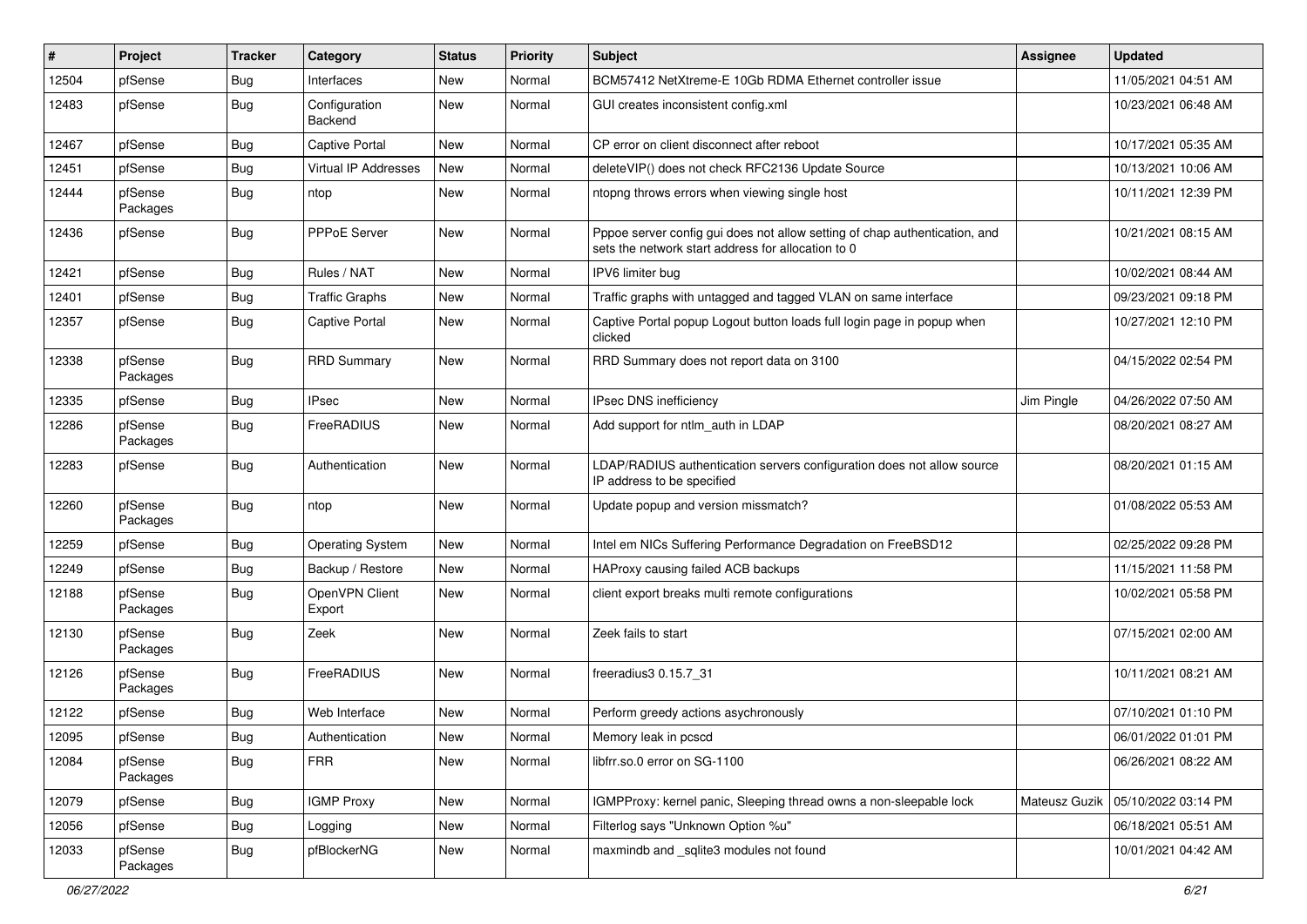| #     | Project             | <b>Tracker</b> | Category                     | <b>Status</b> | <b>Priority</b> | <b>Subject</b>                                                                                           | Assignee      | <b>Updated</b>      |
|-------|---------------------|----------------|------------------------------|---------------|-----------------|----------------------------------------------------------------------------------------------------------|---------------|---------------------|
| 12009 | pfSense<br>Packages | <b>Bug</b>     | Zabbix                       | New           | Normal          | Zabbix Agent starts twice by /etc/rc.start_packages                                                      |               | 06/08/2021 01:35 AM |
| 11997 | pfSense<br>Packages | <b>Bug</b>     | <b>IPsec Profile Wizard</b>  | <b>New</b>    | Normal          | Add Support for Android Strongswan Profiles in the Profile Wizard                                        | Jim Pingle    | 07/10/2021 07:51 PM |
| 11970 | pfSense<br>Packages | Bug            | Coreboot                     | New           | Normal          | Netgate Firmware Upgrade Doesn't Work on XG-2758                                                         |               | 04/21/2022 12:39 PM |
| 11953 | pfSense             | <b>Bug</b>     | <b>IGMP Proxy</b>            | New           | Normal          | XG-1541 crashes when igmpproxy is enabled and network interfaces status<br>change                        |               | 05/24/2021 04:55 PM |
| 11925 | pfSense             | <b>Bug</b>     | OpenVPN                      | New           | Normal          | Calling-Station-Id always set to WAN IP                                                                  |               | 05/14/2021 09:27 AM |
| 11898 | pfSense<br>Packages | <b>Bug</b>     | apcupsd                      | New           | Normal          | PHP error from apcupsd dashboard widget                                                                  |               | 05/07/2021 09:12 AM |
| 11872 | pfSense             | Bug            | Interfaces                   | <b>New</b>    | Normal          | gif interfaces reporting incorrect traffic counters                                                      |               | 12/30/2021 04:00 AM |
| 11848 | pfSense<br>Packages | Bug            | Squid                        | New           | Normal          | Issue with squid cache download speed                                                                    |               | 04/23/2021 09:30 PM |
| 11841 | pfSense<br>Packages | <b>Bug</b>     | <b>FRR</b>                   | New           | Normal          | FRR access lists default bahavior changed to permit by default                                           |               | 04/22/2021 09:52 AM |
| 11835 | pfSense<br>Packages | <b>Bug</b>     | <b>FRR</b>                   | New           | Normal          | FRR OSPF redistributed connected routes disappearing                                                     |               | 04/22/2021 07:11 AM |
| 11802 | pfSense<br>Packages | <b>Bug</b>     | FreeRADIUS                   | New           | Normal          | FreeRADIUS sync                                                                                          |               | 05/10/2021 04:18 AM |
| 11797 | pfSense<br>Packages | Bug            | <b>Status Traffic Totals</b> | New           | Normal          | Traffic Totals lost upon reboot when using a ramdisk for /var and /tmp                                   | John Cornwell | 04/10/2021 06:27 PM |
| 11786 | pfSense             | <b>Bug</b>     | Services                     | New           | Normal          | SSH incomplete setup and startup fail while recovering XML backup in a<br>fresh install of pfSense 2.5.0 |               | 04/17/2021 01:36 PM |
| 11778 | pfSense             | <b>Bug</b>     | OpenVPN                      | New           | Normal          | OpenVPN uses 100% CPU after experiencing packet loss                                                     |               | 02/28/2022 07:38 AM |
| 11770 | pfSense Plus        | Bug            | Hardware / Drivers           | New           | Normal          | Pantech UML295 USB Modem No Longer Functional                                                            |               | 04/01/2021 11:28 AM |
| 11763 | pfSense<br>Packages | Bug            | Status Monitoring            | New           | Normal          | Traffic graphs refresh issue                                                                             |               | 05/03/2021 09:44 AM |
| 11761 | pfSense             | <b>Bug</b>     | L <sub>2</sub> TP            | New           | Normal          | L2TP/IPsec VPN : PPP LCP negotiation occurs before user authentication                                   |               | 03/31/2021 04:52 AM |
| 11759 | pfSense             | Bug            | Dashboard                    | New           | Normal          | Traffic graphs on dashboard double upload on pppoe links                                                 |               | 12/30/2021 04:00 AM |
| 11742 | pfSense<br>Packages | Bug            | Suricata                     | New           | Normal          | Blocking / Unblocking is not working correctly.                                                          |               | 09/01/2021 11:08 AM |
| 11731 | pfSense             | <b>Bug</b>     | Hardware / Drivers           | New           | Normal          | Missing support for Realtek USB NICs                                                                     |               | 03/30/2021 04:32 AM |
| 11730 | pfSense             | <b>Bug</b>     | Web Interface                | New           | Normal          | Improve visibility of option selections in dark themes                                                   |               | 03/25/2021 09:38 PM |
| 11724 | pfSense             | <b>Bug</b>     | Package System               | New           | Normal          | Packages unexpectedly removed when changing update branches                                              |               | 03/29/2021 08:09 AM |
| 11717 | pfSense             | <b>Bug</b>     | Rules / NAT                  | New           | Normal          | Incorrect port forwarding rules if Destination port alias is not equal to<br>Redirect target port alias  |               | 03/22/2021 06:06 AM |
| 11715 | pfSense             | Bug            | OpenVPN                      | New           | Normal          | OpenVPN MTU                                                                                              |               | 03/22/2021 01:35 AM |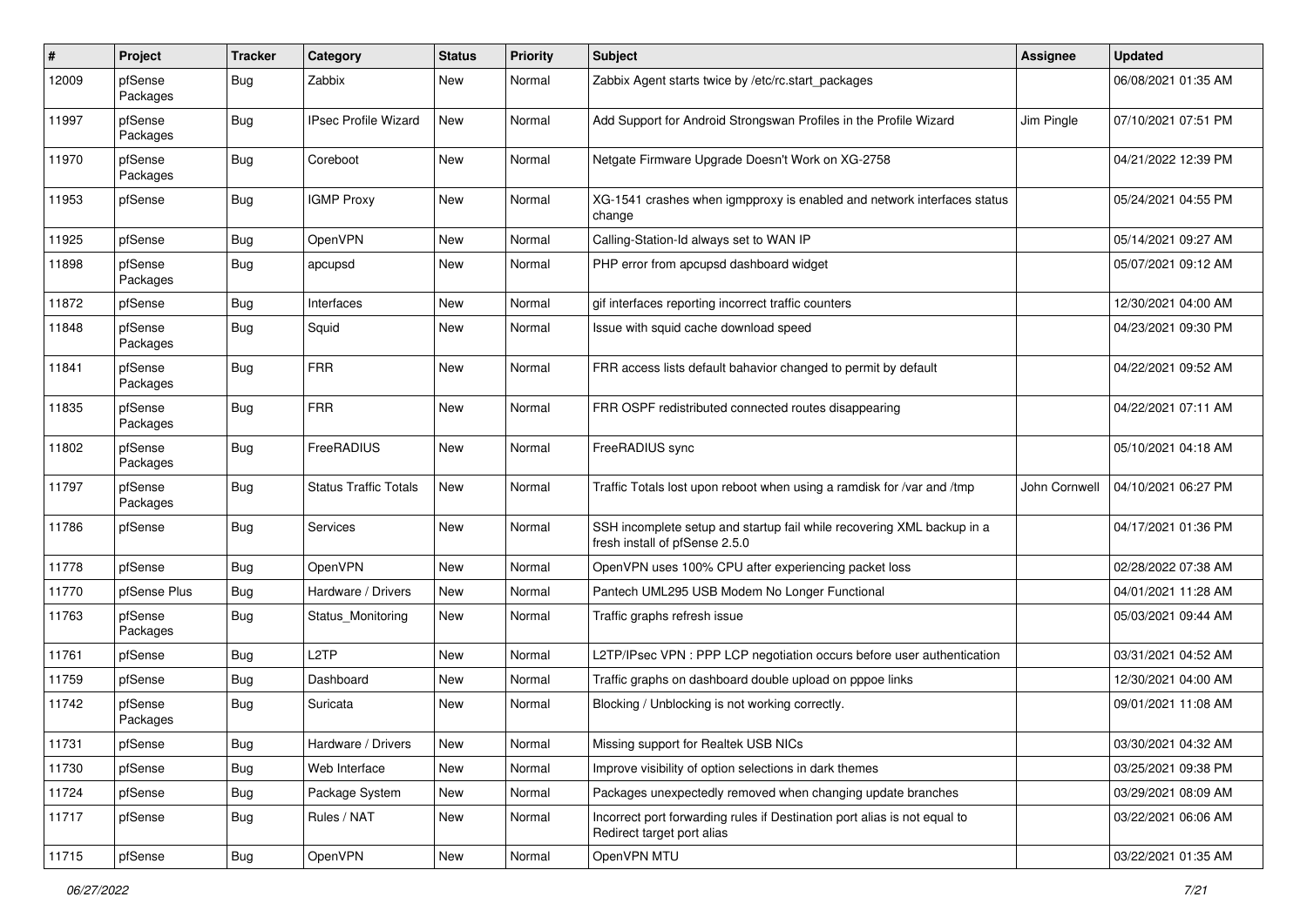| #     | Project             | <b>Tracker</b> | Category        | <b>Status</b> | <b>Priority</b> | <b>Subject</b>                                                                                                                                                                                  | Assignee     | <b>Updated</b>      |
|-------|---------------------|----------------|-----------------|---------------|-----------------|-------------------------------------------------------------------------------------------------------------------------------------------------------------------------------------------------|--------------|---------------------|
| 11666 | pfSense             | <b>Bug</b>     | Logging         | New           | Normal          | GUI Firewall log search not parsing filter.log beyond hard coded limit                                                                                                                          |              | 03/12/2021 11:38 AM |
| 11657 | pfSense             | Bug            | Interfaces      | New           | Normal          | netmap_ring_reinit error                                                                                                                                                                        |              | 03/18/2021 10:32 PM |
| 11641 | pfSense             | <b>Bug</b>     | Interfaces      | New           | Normal          | On xn based interfaces without the VLANMTU flag the first VLAN tag<br>defined does not follow the parent interface MTU settings. All subsequent<br>VLAN tags follow the parent interface's MTU. |              | 03/09/2021 06:42 PM |
| 11626 | pfSense Plus        | <b>Bug</b>     | Authentication  | New           | Normal          | Google LDAP connection failed due to lack of SNI for TLS 1.3                                                                                                                                    | Luiz Souza   | 06/25/2022 05:34 PM |
| 11619 | pfSense             | <b>Bug</b>     | Upgrade         | New           | Normal          | Unable to upgrade 2.4.4-p3 to 2.5/21.02-p1                                                                                                                                                      |              | 08/15/2021 10:00 AM |
| 11610 | pfSense<br>Packages | <b>Bug</b>     | <b>NET-SNMP</b> | New           | Normal          | NET-SNMP is not setting the correct permissions on AgentX                                                                                                                                       |              | 06/28/2021 07:54 AM |
| 11592 | pfSense<br>Packages | Bug            | node exporter   | New           | Normal          | Node exporter can not read system statistics                                                                                                                                                    |              | 10/15/2021 09:37 PM |
| 11556 | pfSense             | <b>Bug</b>     | Rules / NAT     | New           | Normal          | Kill all states associated with a NAT address                                                                                                                                                   |              | 03/19/2021 10:29 AM |
| 11548 | pfSense             | <b>Bug</b>     | Rules / NAT     | New           | Normal          | "rule expands to no valid combination" error from port forward automatic<br>rule mixing IPv4 and IPv6 elements                                                                                  |              | 02/27/2021 03:18 PM |
| 11541 | pfSense             | Bug            | OpenVPN         | New           | Normal          | OpenVPN status does not work properly when set to TCP and Concurrent<br>Connections $= 1$                                                                                                       |              | 03/02/2021 02:27 PM |
| 11525 | pfSense<br>Packages | <b>Bug</b>     | Suricata        | New           | Normal          | pfsense 2.5.0 release version for vlan issue to suricata                                                                                                                                        |              | 11/11/2021 08:16 AM |
| 11522 | pfSense<br>Packages | <b>Bug</b>     | Zabbix          | New           | Normal          | fping6 error                                                                                                                                                                                    |              | 02/24/2021 07:13 AM |
| 11503 | pfSense             | Bug            | <b>OpenVPN</b>  | <b>New</b>    | Normal          | Using multiple authentication backends on an OpenVPN server fails                                                                                                                               |              | 02/23/2021 12:23 PM |
| 11479 | pfSense<br>Packages | Bug            | snmptt          | New           | Normal          | snmptt 1.4.2 does not work in daemon mode                                                                                                                                                       |              | 02/20/2021 04:37 PM |
| 11473 | pfSense             | <b>Bug</b>     | Web Interface   | <b>New</b>    | Normal          | System Activity shows invalid data on SG-3100                                                                                                                                                   |              | 02/19/2021 08:12 PM |
| 11430 | pfSense             | <b>Bug</b>     | Interfaces      | New           | Normal          | PHP console spam after Assigning Interfaces                                                                                                                                                     |              | 10/09/2021 10:37 AM |
| 11429 | pfSense             | <b>Bug</b>     | Web Interface   | New           | Normal          | System Log / Settings form activates "Reset Log Files" button on enter                                                                                                                          |              | 10/28/2021 01:35 PM |
| 11414 | pfSense<br>Packages | <b>Bug</b>     | pfBlockerNG     | New           | Normal          | Enabling feed "Public_DNS4_all" breaks some Google services                                                                                                                                     |              | 02/13/2021 02:46 AM |
| 11412 | pfSense             | <b>Bug</b>     | Interfaces      | New           | Normal          | LLDPD Package Doesn't Work with Switchports                                                                                                                                                     |              | 02/12/2021 08:12 PM |
| 11398 | pfSense<br>Packages | <b>Bug</b>     | pfBlockerNG     | New           | Normal          | pfBlocker upgrade hangs forever                                                                                                                                                                 |              | 04/21/2022 12:39 PM |
| 11375 | pfSense<br>Packages | i Bug          | apcupsd         | New           | Normal          | UPS Type <blank> for USB APC</blank>                                                                                                                                                            |              | 02/26/2021 11:10 AM |
| 11363 | pfSense             | <b>Bug</b>     | Installer       | New           | Normal          | Clean Install 2.5.0 fails due to hardware incompability                                                                                                                                         |              | 02/04/2021 11:06 AM |
| 11335 | pfSense             | <b>Bug</b>     | Interfaces      | New           | Normal          | Spoofing the MAC on a LAGG interface does not work for some NIC types.                                                                                                                          |              | 01/29/2021 09:10 AM |
| 11296 | pfSense             | <b>Bug</b>     | Routing         | New           | Normal          | Static route targets may still reachable via default route when the gateway<br>they should route through is down                                                                                | Viktor Gurov | 05/10/2022 03:12 PM |
| 11268 | pfSense             | <b>Bug</b>     | Web Interface   | New           | Normal          | Cookie named 'id' prevents Edit form fields being set properly                                                                                                                                  |              | 09/03/2021 06:16 AM |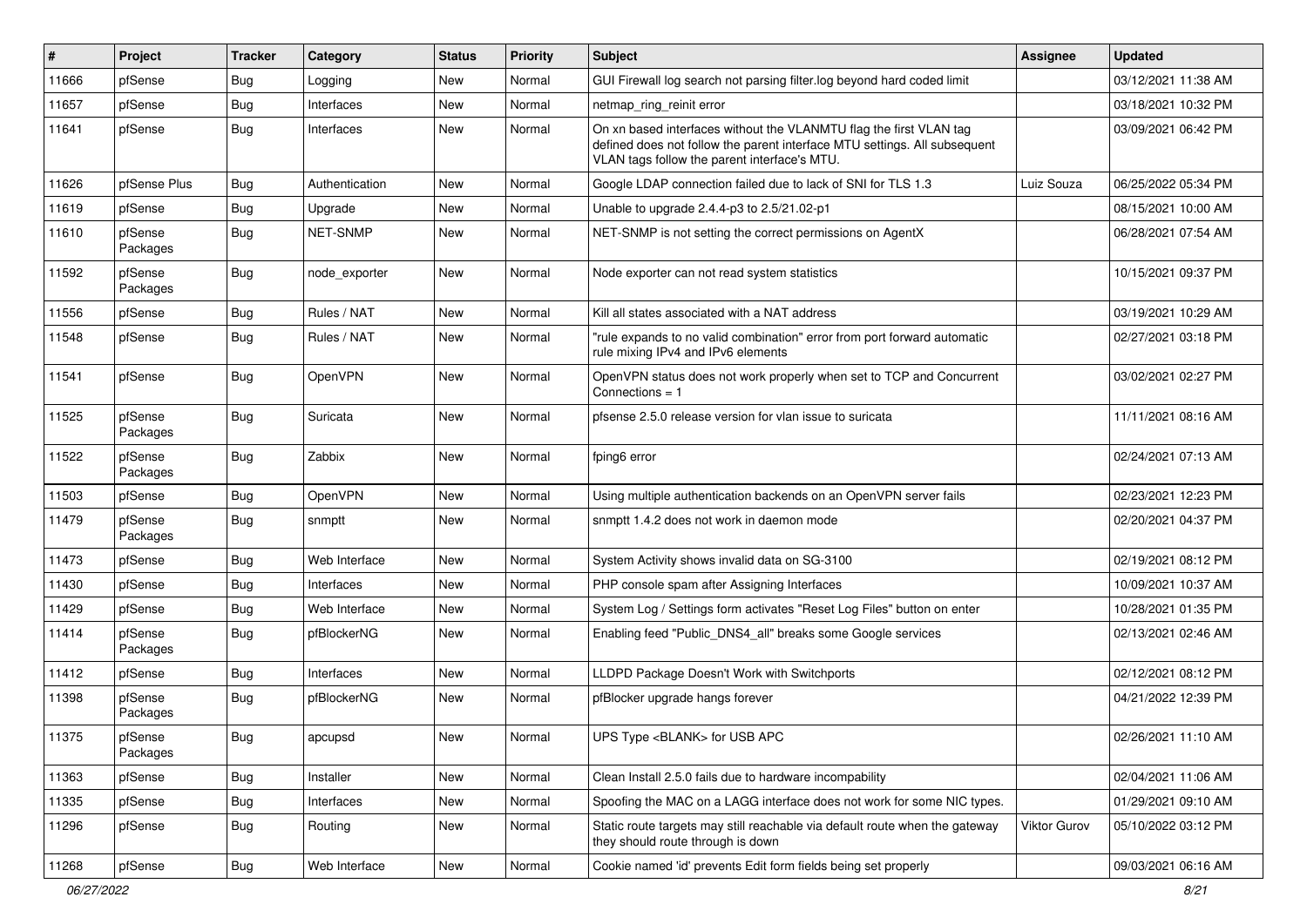| #     | Project             | <b>Tracker</b> | Category                 | <b>Status</b> | <b>Priority</b> | <b>Subject</b>                                                                                                         | Assignee            | <b>Updated</b>      |
|-------|---------------------|----------------|--------------------------|---------------|-----------------|------------------------------------------------------------------------------------------------------------------------|---------------------|---------------------|
| 11261 | pfSense<br>Packages | <b>Bug</b>     | pfBlockerNG              | New           | Normal          | pfBlockerNG ASN numbers in IPv4 (/IPv6) Custom_List generate error(s)<br>"Invalid numeric literal at line 1, column 7" |                     | 01/28/2021 08:34 AM |
| 11235 | pfSense<br>Packages | <b>Bug</b>     | Filer                    | New           | Normal          | Filer run script when "state" unchanged                                                                                |                     | 01/08/2021 07:24 AM |
| 11232 | pfSense             | <b>Bug</b>     | <b>Operating System</b>  | New           | Normal          | Fix pfSense_fsync                                                                                                      |                     | 01/08/2021 08:53 AM |
| 11203 | pfSense             | Bug            | Certificates             | New           | Normal          | certificate manager very slow                                                                                          |                     | 12/31/2020 11:57 AM |
| 11184 | pfSense             | <b>Bug</b>     | FreeBSD                  | New           | Normal          | PF: State policy cannot be configurable                                                                                |                     | 02/09/2021 02:43 AM |
| 11182 | pfSense<br>Packages | <b>Bug</b>     | <b>NRPE</b>              | New           | Normal          | NRPE in HA syncs the bind IP                                                                                           |                     | 12/01/2021 02:15 AM |
| 11177 | pfSense             | <b>Bug</b>     | Dynamic DNS              | New           | Normal          | DDNSv6 not using Check IP Services                                                                                     |                     | 12/21/2020 05:02 AM |
| 11149 | pfSense             | <b>Bug</b>     | <b>DHCP Relay</b>        | New           | Normal          | DHCP relay won't start with DHCP server behind gateway                                                                 |                     | 03/22/2021 05:13 AM |
| 11147 | pfSense             | <b>Bug</b>     | Dynamic DNS              | New           | Normal          | Domeneshop DynDNS IPv4 and IPv6                                                                                        |                     | 12/09/2020 11:47 PM |
| 11110 | pfSense             | <b>Bug</b>     | Backup / Restore         | New           | Normal          | Backup file should be checked before restoring a specific area                                                         |                     | 12/05/2020 02:50 PM |
| 11091 | pfSense             | <b>Bug</b>     | Interfaces               | New           | Normal          | Interfaces set as disabled in the configuration have an UP status in the<br>operating system at boot                   | <b>Viktor Gurov</b> | 05/10/2022 03:12 PM |
| 11040 | pfSense<br>Packages | Bug            | pfBlockerNG              | New           | Normal          | pfb filter core faults when clearing firewall log                                                                      |                     | 11/07/2020 01:44 PM |
| 11036 | pfSense<br>Packages | <b>Bug</b>     | haproxy                  | New           | Normal          | <b>HAproxy ACL</b>                                                                                                     |                     | 02/11/2022 11:27 AM |
| 10980 | pfSense             | <b>Bug</b>     | <b>Operating System</b>  | New           | Normal          | rc.local is executed at login by rc.initial, and not at boot time.                                                     |                     | 10/19/2020 09:39 AM |
| 10935 | pfSense<br>Packages | <b>Bug</b>     | <b>FRR</b>               | New           | Normal          | FRR 0.6.7-6 - BGPD service recycled IPv6 without Route Map                                                             |                     | 12/30/2020 05:00 PM |
| 10875 | pfSense             | <b>Bug</b>     | Gateways                 | New           | Normal          | PPP periodic reset does not fully restore gateway group round-robin<br>functionality                                   | Luiz Souza          | 11/05/2020 07:44 AM |
| 10845 | pfSense<br>Packages | <b>Bug</b>     | apcupsd                  | New           | Normal          | apcupsd doesn't stop when not enabled                                                                                  |                     | 08/24/2020 10:16 AM |
| 10833 | pfSense             | <b>Bug</b>     | Configuration<br>Backend | New           | Normal          | unbound exits on configuration error when link status flaps on LAN interface                                           |                     | 08/13/2020 11:53 PM |
| 10822 | pfSense             | <b>Bug</b>     | DHCP (IPv6)              | New           | Normal          | Deprecated IPv6 prefix won't be announced as deprecated to clients                                                     |                     | 08/10/2020 09:23 AM |
| 10791 | pfSense<br>Packages | <b>Bug</b>     | <b>PIMD</b>              | New           | Normal          | Valid (vlan)interfaces do not get vif reporting "Invalid phyint address"                                               |                     | 10/06/2020 09:20 AM |
| 10783 | pfSense<br>Packages | Bug            | ntop                     | New           | Normal          | NtopNG is very unstable on arm64                                                                                       |                     | 07/22/2020 09:07 AM |
| 10765 | pfSense             | Bug            | Authentication           | New           | Normal          | Ampersands in Idap_extended_query are escaped twice                                                                    |                     | 09/02/2020 07:55 AM |
| 10729 | pfSense             | <b>Bug</b>     | Package System           | New           | Normal          | Certificate verification failed for pkg.freebsd.org                                                                    |                     | 07/05/2020 01:12 AM |
| 10726 | pfSense             | <b>Bug</b>     | Rules / NAT              | New           | Normal          | Sticky-connections option is bugged - sticky-address cannot be redefined                                               |                     | 11/12/2020 10:12 AM |
| 10715 | pfSense             | Bug            | <b>DHCP Relay</b>        | New           | Normal          | DHCPv6 relay always uses the "first" IPv6 address of an interface                                                      |                     | 06/29/2020 05:01 AM |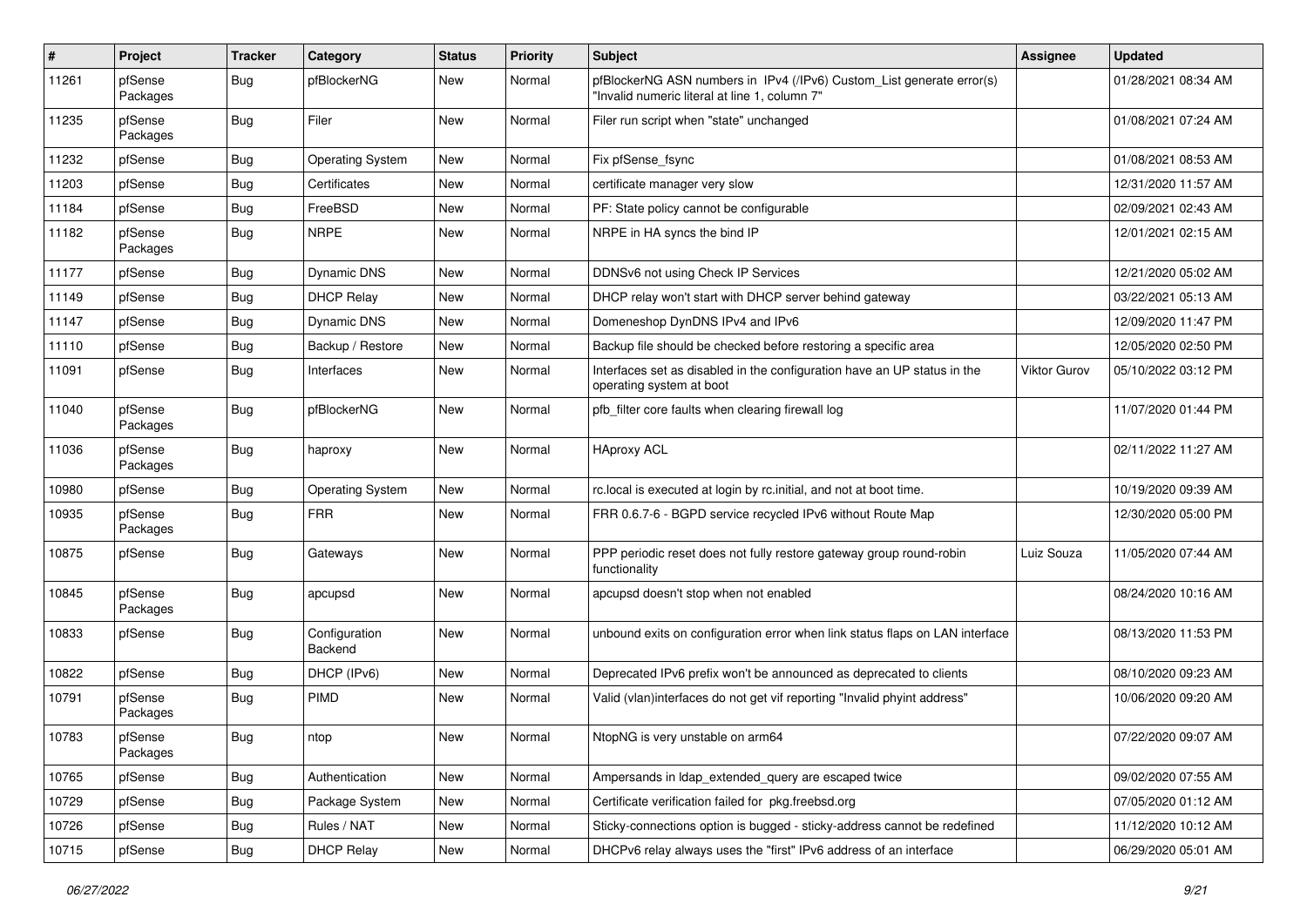| #     | Project             | <b>Tracker</b> | Category                     | <b>Status</b> | <b>Priority</b> | <b>Subject</b>                                                                                                                                           | Assignee      | <b>Updated</b>      |
|-------|---------------------|----------------|------------------------------|---------------|-----------------|----------------------------------------------------------------------------------------------------------------------------------------------------------|---------------|---------------------|
| 10714 | pfSense             | <b>Bug</b>     | DHCP (IPv6)                  | New           | Normal          | radvd only gives out the prefix of the "first" IPv6 address of an interface                                                                              |               | 10/06/2020 01:03 PM |
| 10712 | pfSense             | <b>Bug</b>     | Rules / NAT                  | New           | Normal          | "default allow LAN IPv6 to any" rule does not work right after boot when<br>using IPv6 PD                                                                |               | 06/30/2020 12:17 AM |
| 10708 | pfSense             | <b>Bug</b>     | Upgrade                      | New           | Normal          | ZFS bootpool boot symlink issue                                                                                                                          | Luiz Souza    | 03/08/2021 07:03 AM |
| 10695 | pfSense<br>Packages | Bug            | FreeRADIUS                   | New           | Normal          | FreeRadius Accounting skipping MBs after reboot due to power down                                                                                        |               | 06/24/2020 04:49 AM |
| 10693 | pfSense<br>Packages | <b>Bug</b>     | <b>BIND</b>                  | New           | Normal          | pfSense Bind Zone Editor UI does not update zone serial number when a<br>change is made                                                                  |               | 09/01/2021 12:51 AM |
| 10671 | pfSense             | <b>Bug</b>     | <b>Operating System</b>      | New           | Normal          | pfsense 2.4.5 1 does not boot on Gen2 2012R2 HyperV VM                                                                                                   |               | 05/09/2021 06:39 AM |
| 10624 | pfSense             | <b>Bug</b>     | <b>DNS Resolver</b>          | New           | Normal          | Unbound configuration memory leak with python module + register DHCP<br>leases active                                                                    |               | 02/26/2021 10:27 AM |
| 10606 | pfSense<br>Packages | <b>Bug</b>     | Snort                        | <b>New</b>    | Normal          | Snort Inline stopped working after upgrade to FreeBSD 12.1 (network traffic<br>blocked after heavy load randomly)                                        |               | 05/28/2020 10:06 AM |
| 10601 | pfSense<br>Packages | <b>Bug</b>     | Status_Monitoring            | New           | Normal          | Dashboard->Traffic Graphs Scale is capped for outbound                                                                                                   |               | 05/29/2020 10:13 AM |
| 10590 | pfSense<br>Packages | <b>Bug</b>     | pfBlockerNG                  | New           | Normal          | pfBlockerNG: Invalid argument supplied for foreach()                                                                                                     |               | 05/26/2020 08:22 AM |
| 10584 | pfSense             | <b>Bug</b>     | Hardware / Drivers           | New           | Normal          | SG-3100 with M.2: shutdown instead of reboot                                                                                                             |               | 07/21/2020 03:08 AM |
| 10544 | pfSense             | <b>Bug</b>     | User Manager /<br>Privileges | New           | Normal          | It's not possible to add a user to group operator using the gui                                                                                          |               | 04/21/2022 12:39 PM |
| 10530 | pfSense             | <b>Bug</b>     | Upgrade                      | New           | Normal          | Convert config version to be based on product version                                                                                                    |               | 04/21/2022 12:39 PM |
| 10526 | pfSense<br>Packages | <b>Bug</b>     | pfBlockerNG                  | New           | Normal          | Package pfBlockerNG Crashes on Alert view                                                                                                                |               | 05/04/2020 08:59 AM |
| 10516 | pfSense<br>Packages | Bug            | <b>FRR</b>                   | New           | Normal          | FRR Access list                                                                                                                                          |               | 12/06/2020 11:02 PM |
| 10513 | pfSense             | <b>Bug</b>     | Rules / NAT                  | New           | Normal          | State issues with policy routing and HA failover                                                                                                         |               | 04/21/2022 12:39 PM |
| 10503 | pfSense<br>Packages | <b>Bug</b>     | <b>FRR</b>                   | New           | Normal          | Flapping any GW in multi-WAN influences restating all IPsec tunnels in FRR<br>which leads to dropping all IPsec VTI static routes and related BGP issues |               | 05/08/2020 07:51 PM |
| 10493 | pfSense             | <b>Bug</b>     | <b>IPsec</b>                 | New           | Normal          | filter_get_vpns_list() issues                                                                                                                            |               | 05/06/2020 01:07 AM |
| 10487 | pfSense<br>Packages | <b>Bug</b>     | Telegraf                     | New           | Normal          | Telegraf package not sending logs to influxdb server                                                                                                     |               | 05/03/2020 07:09 PM |
| 10436 | pfSense<br>Packages | <b>Bug</b>     | softflowd                    | New           | Normal          | softflowd no longer sends flow data after upgrade $(v0.9.9 - 1 - v1.0.0)$                                                                                |               | 06/07/2022 12:25 AM |
| 10429 | pfSense<br>Packages | <b>Bug</b>     | <b>Status Traffic Totals</b> | New           | Normal          | Status Traffic Total broken 2.4.5                                                                                                                        | Jared Dillard | 02/27/2021 07:55 PM |
| 10370 | pfSense<br>Packages | <b>Bug</b>     | ntop                         | New           | Normal          | ntopng Timeseries not send to InfluxDB                                                                                                                   |               | 03/30/2020 09:42 AM |
| 10342 | pfSense             | <b>Bug</b>     | <b>DNS Resolver</b>          | New           | Normal          | Unbound domain overrides stop resolving periodically. They only resume<br>after the service has been restarted.                                          |               | 03/13/2020 10:35 AM |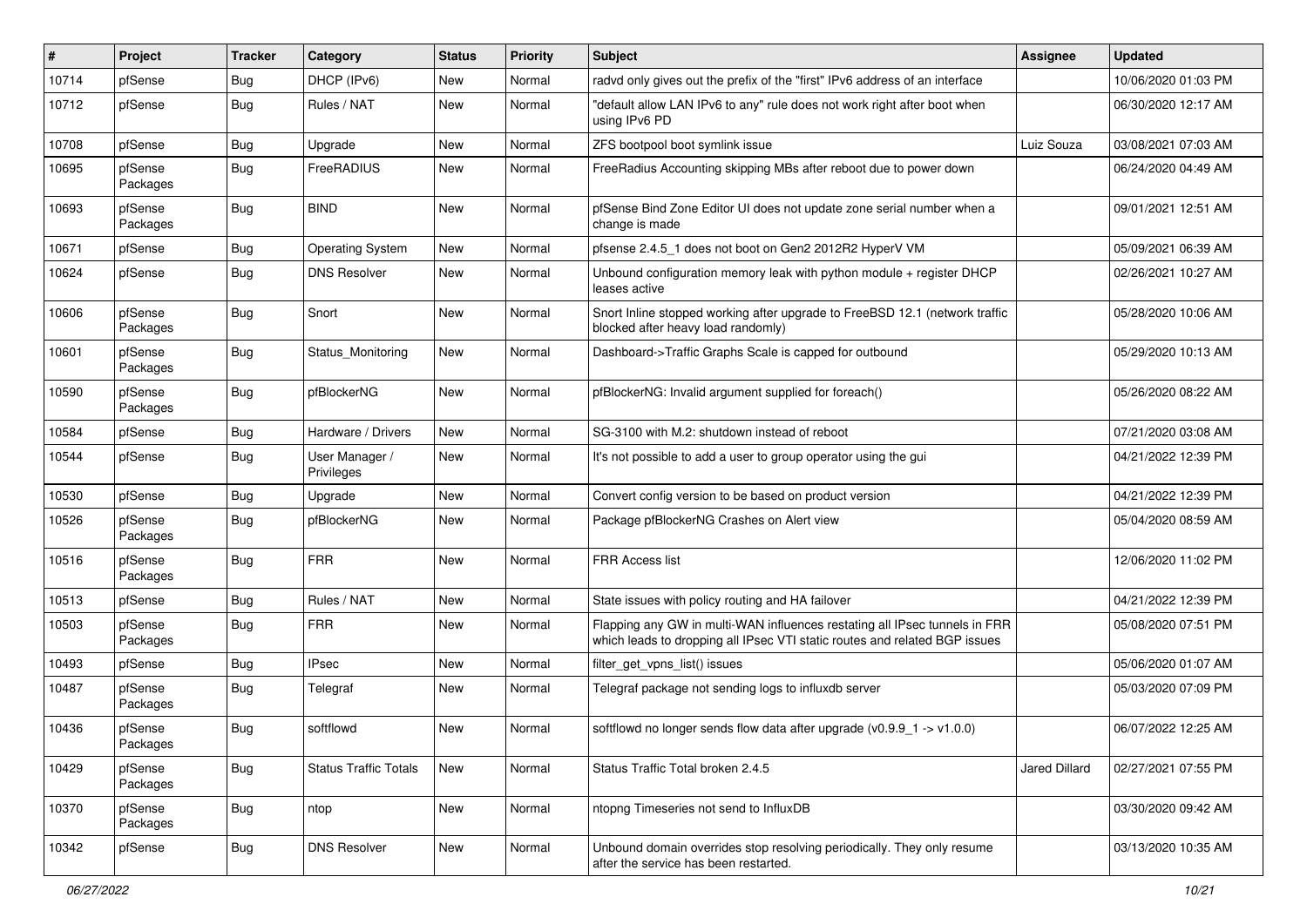| $\pmb{\#}$ | Project             | <b>Tracker</b> | Category              | <b>Status</b> | <b>Priority</b> | Subject                                                                                                           | Assignee   | <b>Updated</b>      |
|------------|---------------------|----------------|-----------------------|---------------|-----------------|-------------------------------------------------------------------------------------------------------------------|------------|---------------------|
| 10325      | pfSense             | <b>Bug</b>     | <b>Notifications</b>  | New           | Normal          | System/Advanced/Notifications/E-Mail - SMTP Notification E-Mail auth<br>password Unexpected Bahaviour             |            | 10/30/2020 08:17 AM |
| 10311      | pfSense             | <b>Bug</b>     | OpenVPN               | <b>New</b>    | Normal          | Too low net.link.ifqmaxlen causes packet drop under load when using<br>OpenVPN inside bridge interface under load |            | 08/10/2021 03:10 AM |
| 10310      | pfSense             | <b>Bug</b>     | Upgrade               | <b>New</b>    | Normal          | Systems with low RAM and several packages may temporarily fail to load<br>large tables after an upgrade           |            | 03/03/2020 07:55 AM |
| 10294      | pfSense<br>Packages | <b>Bug</b>     | <b>FRR</b>            | <b>New</b>    | Normal          | FRR Route Counts Incorrect on Status Page                                                                         | Jim Pingle | 02/26/2020 11:08 AM |
| 10292      | pfSense<br>Packages | <b>Bug</b>     | Suricata              | <b>New</b>    | Normal          | Suricata not respecting SID Mgmt list                                                                             |            | 02/27/2020 01:02 PM |
| 10279      | pfSense<br>Packages | Bug            | open-vm-tools         | <b>New</b>    | Normal          | pfSense's OpenVM Tools on ESXi 6.7 no longer provides guest vm<br>functionality                                   |            | 03/01/2020 06:07 PM |
| 10278      | pfSense<br>Packages | <b>Bug</b>     | pfBlockerNG           | <b>New</b>    | Normal          | pfBlockerNG: Formatting issue on DNSBL stats page                                                                 |            | 02/24/2020 01:36 PM |
| 10277      | pfSense             | <b>Bug</b>     | Web Interface         | <b>New</b>    | Normal          | Sorting the log entries does not use year value                                                                   |            | 02/24/2020 07:46 AM |
| 10271      | pfSense             | <b>Bug</b>     | Web Interface         | <b>New</b>    | Normal          | Large number of VLAN/LANs make "Interfaces" menu hard to access                                                   |            | 02/20/2020 04:46 AM |
| 10253      | pfSense<br>Packages | <b>Bug</b>     | pfBlockerNG           | New           | Normal          | pfblockerng-devel uses user interface for VIP causing issues with other<br>services                               |            | 02/11/2020 09:17 AM |
| 10188      | pfSense<br>Packages | <b>Bug</b>     | pfBlockerNG           | <b>New</b>    | Normal          | Reputation tab is not working                                                                                     |            | 01/24/2020 10:06 AM |
| 10164      | pfSense<br>Packages | Bug            | pfBlockerNG           | New           | Normal          | pfBlockerNG dashboard widget position is not maintained when updating                                             |            | 01/06/2020 10:06 AM |
| 10150      | pfSense             | <b>Bug</b>     | <b>IGMP Proxy</b>     | <b>New</b>    | Normal          | IGMP Proxy does not scale to hundreds of streams                                                                  |            | 01/03/2020 02:56 AM |
| 10143      | pfSense             | <b>Bug</b>     | <b>DNS Resolver</b>   | New           | Normal          | System hostname DNS entry is assigned to the wrong IP on multi-wan<br>setups                                      |            | 12/31/2019 02:33 PM |
| 10000      | pfSense             | <b>Bug</b>     | Dynamic DNS           | <b>New</b>    | Normal          | Azure Dynamic DNS A and AAAA Records for Apex Zone                                                                |            | 03/31/2020 09:03 AM |
| 9999       | pfSense<br>Packages | <b>Bug</b>     | pfBlockerNG           | New           | Normal          | unbound fatal error if System Domain in DNSBL and System Domain Local<br>Zone Type is Redirect                    |            | 12/25/2019 08:10 AM |
| 9934       | pfSense<br>Packages | <b>Bug</b>     | Suricata              | New           | Normal          | suricata update kills WAN interface                                                                               |            | 02/20/2020 09:17 AM |
| 9895       | pfSense<br>Packages | <b>Bug</b>     | Snort                 | <b>New</b>    | Normal          | snort reinstallation failed                                                                                       |            | 06/23/2021 08:01 AM |
| 9805       | pfSense             | Bug            | Dynamic DNS           | New           | Normal          | dynDNS cloudflare multiple entries                                                                                |            | 10/02/2019 04:51 PM |
| 9737       | pfSense             | <b>Bug</b>     | <b>Traffic Graphs</b> | New           | Normal          | traffic-graphs.js shows incorrect units inside the chart                                                          |            | 09/09/2019 06:35 AM |
| 9707       | pfSense<br>Packages | <b>Bug</b>     | pfBlockerNG           | New           | Normal          | Some networks already existing in deny Feeds are not stopped even if<br>existing in custom deny list              |            | 08/28/2019 10:03 AM |
| 9698       | pfSense             | <b>Bug</b>     | <b>RRD Graphs</b>     | New           | Normal          | Monitoring graphs do not retain state after auto-refresh                                                          |            | 08/26/2019 02:09 AM |
| 9690       | pfSense             | <b>Bug</b>     | Interfaces            | New           | Normal          | Ethernet flow control should be disabled by default                                                               |            | 08/19/2019 06:45 PM |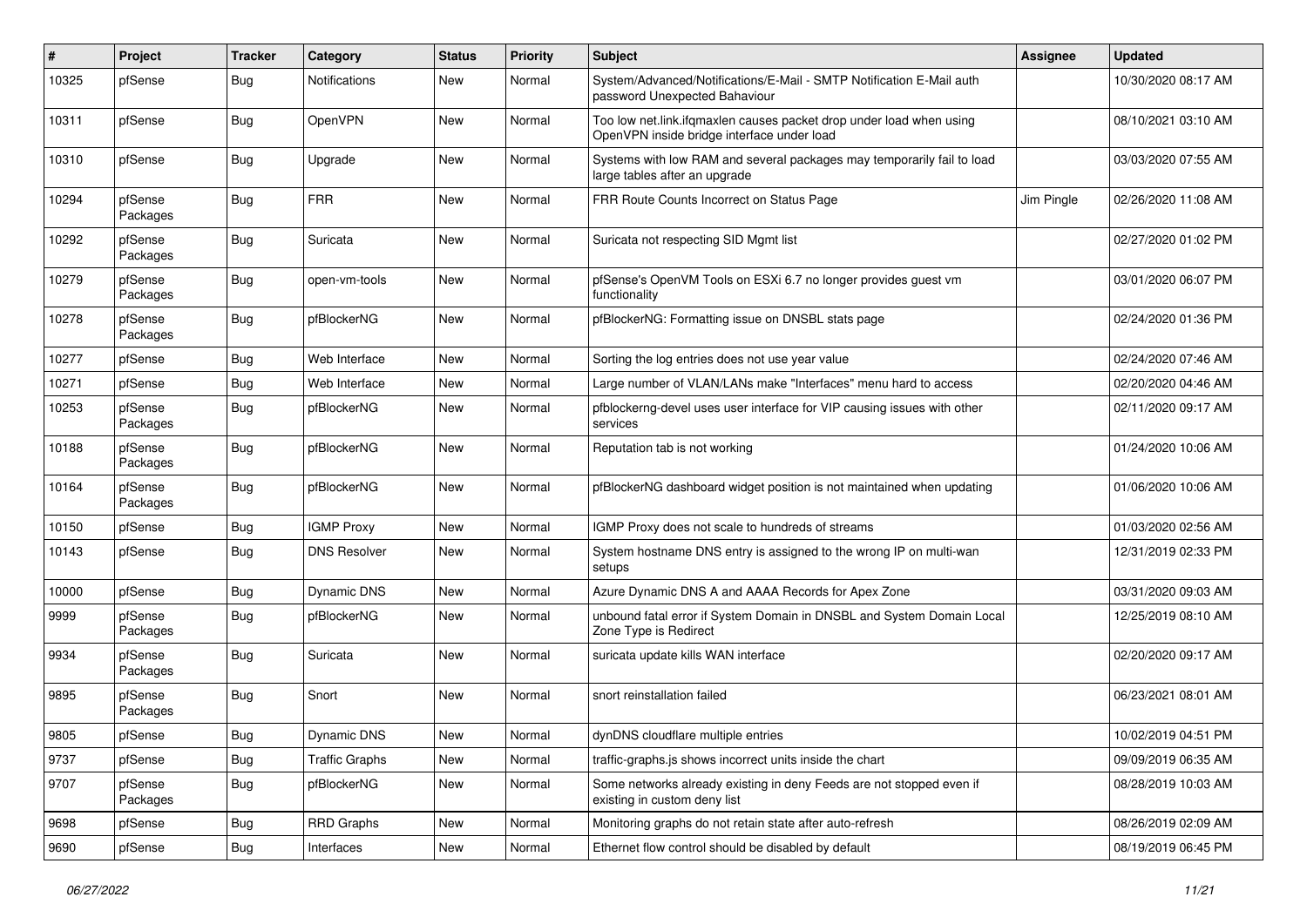| $\sharp$ | Project             | <b>Tracker</b> | Category                     | <b>Status</b> | <b>Priority</b> | <b>Subject</b>                                                                                                       | Assignee      | <b>Updated</b>      |
|----------|---------------------|----------------|------------------------------|---------------|-----------------|----------------------------------------------------------------------------------------------------------------------|---------------|---------------------|
| 9677     | pfSense             | <b>Bug</b>     | Dashboard                    | New           | Normal          | Dashboard hangs when widget needs data from a remote host which is<br>down                                           |               | 08/13/2019 09:15 AM |
| 9676     | pfSense<br>Packages | <b>Bug</b>     | pfBlockerNG                  | New           | Normal          | AS lookup fails                                                                                                      |               | 12/26/2019 12:17 AM |
| 9664     | pfSense             | <b>Bug</b>     | Dynamic DNS                  | New           | Normal          | DynDNS and Dual-wan problem with CloudFlare (works with No-Ip)                                                       |               | 08/03/2019 10:00 AM |
| 9662     | pfSense<br>Packages | Bug            | pfBlockerNG                  | New           | Normal          | PfblockerNG do not update after pfsense reboot and wait for next cron task                                           |               | 08/20/2019 09:00 AM |
| 9654     | pfSense             | <b>Bug</b>     | <b>DNS Resolver</b>          | New           | Normal          | After reboot, the DNS resolver must be restarted before it will advertise the<br>ipv6 DNS address of the router.     |               | 11/20/2020 03:12 AM |
| 9650     | pfSense             | <b>Bug</b>     | Gateways                     | New           | Normal          | IPv6 connection drops (ir-)regular on Kabelvodafone (German cable ISP)                                               |               | 07/27/2019 07:14 AM |
| 9626     | pfSense             | <b>Bug</b>     | Web Interface                | New           | Normal          | When deny write permission is assigned to a user, there is no error<br>feedback if the user tries to write something |               | 06/25/2022 05:41 PM |
| 9585     | pfSense             | Bug            | Interfaces                   | New           | Normal          | 6RD: Unable to reach hosts on within same 6rd-domain                                                                 |               | 08/14/2019 02:39 PM |
| 9568     | pfSense<br>Packages | <b>Bug</b>     | Squid                        | New           | Normal          | UFSSwapDir::openLog: Failed to open swap log.                                                                        |               | 05/29/2019 09:18 PM |
| 9566     | pfSense             | <b>Bug</b>     | <b>Traffic Graphs</b>        | New           | Normal          | Traffic graph displays traffic incorrectly                                                                           |               | 11/18/2019 07:54 AM |
| 9537     | pfSense<br>Packages | <b>Bug</b>     | <b>Status Traffic Totals</b> | New           | Normal          | One month offset in displayed data between time changes                                                              | Jared Dillard | 05/01/2020 08:27 AM |
| 9504     | pfSense             | <b>Bug</b>     | Dynamic DNS                  | New           | Normal          | Multiple Dynamic DNS update notifications for the same interface, not<br>differentiated by the hostname              |               | 05/07/2019 07:46 AM |
| 9500     | pfSense<br>Packages | <b>Bug</b>     | haproxy                      | New           | Normal          | HAproxy does not delete non-applicable action config                                                                 |               | 01/18/2022 06:28 AM |
| 9497     | pfSense<br>Packages | Bug            | AWS VPC                      | New           | Normal          | AWS VPN Wizard: WebGUI times out.                                                                                    |               | 11/13/2019 10:07 AM |
| 9495     | pfSense<br>Packages | <b>Bug</b>     | AWS VPC                      | New           | Normal          | AWS VPC VPN wizard produces incorrect config (SHA256 should be SHA1)                                                 |               | 08/19/2019 02:45 PM |
| 9485     | pfSense             | <b>Bug</b>     | User Manager /<br>Privileges | New           | Normal          | password match error on system_usermanager causes Group membership<br>to be reset.                                   |               | 04/26/2019 08:52 AM |
| 9453     | pfSense             | <b>Bug</b>     | <b>LAGG Interfaces</b>       | New           | Normal          | VLAN Interfaces on LAGG get orphaned at boot                                                                         |               | 08/21/2019 11:16 AM |
| 9348     | pfSense<br>Packages | Bug            | <b>ACME</b>                  | New           | Normal          | Results of Acme certificate issuance/renewal are not properly formatted                                              |               | 02/22/2019 12:08 PM |
| 9344     | pfSense             | Bug            | Translations                 | New           | Normal          | OpenVPN click NCP Algorithms will always go to DH Parameters website(in<br>Chinese-Taiwan)                           |               | 10/21/2021 03:48 AM |
| 9343     | pfSense             | <b>Bug</b>     | DHCP (IPv4)                  | New           | Normal          | diag_arp.php times out with large DHCPD leases table                                                                 |               | 08/14/2019 01:19 PM |
| 9338     | pfSense             | Bug            | <b>IGMP Proxy</b>            | New           | Normal          | igmpproxy ignoring downstream vlan interface                                                                         |               | 02/22/2019 03:48 AM |
| 9337     | pfSense<br>Packages | <b>Bug</b>     | Telegraf                     | New           | Normal          | Telegraf ping input fails                                                                                            |               | 02/18/2019 10:40 AM |
| 9286     | pfSense<br>Packages | <b>Bug</b>     | squidguard                   | New           | Normal          | squidGuard - Unable to change IP for sgerror.php URL in configuration                                                |               | 11/13/2019 10:07 AM |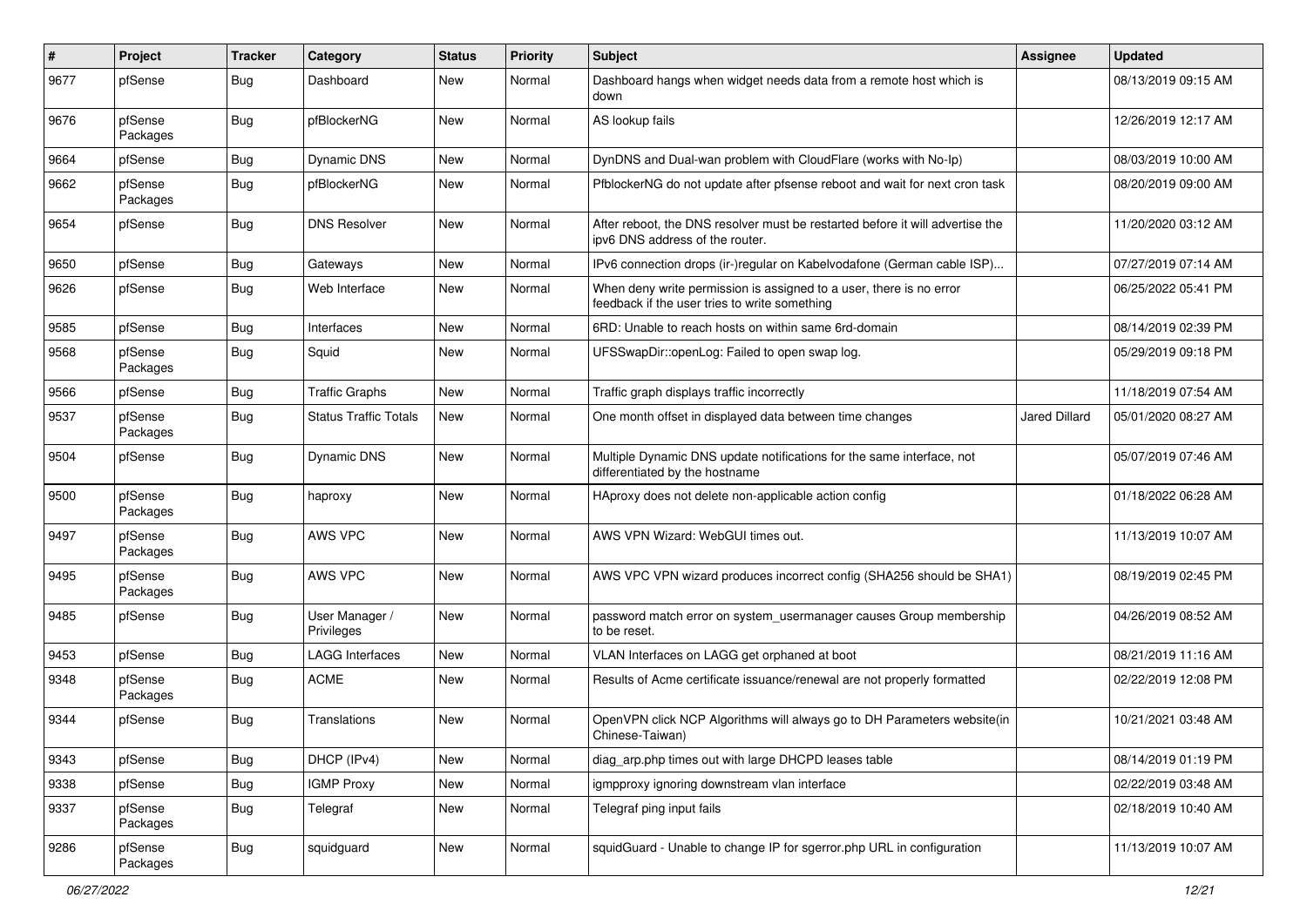| #    | Project             | Tracker    | Category                            | <b>Status</b> | <b>Priority</b> | Subject                                                                                                                                 | Assignee     | <b>Updated</b>      |
|------|---------------------|------------|-------------------------------------|---------------|-----------------|-----------------------------------------------------------------------------------------------------------------------------------------|--------------|---------------------|
| 9261 | pfSense<br>Packages | <b>Bug</b> | haproxy                             | New           | Normal          | haproxy GUI failure                                                                                                                     |              | 01/08/2019 12:41 PM |
| 9241 | pfSense             | <b>Bug</b> | Interfaces                          | New           | Normal          | Ethernet link cycles up/down if "auto-negotiate" is explicitly selected in<br>interface configuration                                   |              | 12/31/2018 08:36 PM |
| 9229 | pfSense<br>Packages | <b>Bug</b> | Tinc                                | New           | Normal          | Tinc package: no way of specifying multiple critical configuration parameters<br>from web interface                                     |              | 08/13/2019 09:25 AM |
| 9192 | pfSense             | <b>Bug</b> | PPP Interfaces                      | New           | Normal          | PPPoE daemon selects wrong interface                                                                                                    |              | 08/20/2019 10:05 AM |
| 9179 | pfSense             | Bug        | <b>NAT Reflection</b>               | New           | Normal          | NAT reflection fix implemented for #8604 is causing WebUI and XMLRPC to<br>fail on slave                                                |              | 03/27/2020 08:01 PM |
| 9167 | pfSense             | <b>Bug</b> | Rules / NAT                         | New           | Normal          | Some Important ICMPv6 Traffic Not Allowed by Default Rules                                                                              |              | 08/14/2019 01:00 PM |
| 9143 | pfSense<br>Packages | <b>Bug</b> | ntop                                | New           | Normal          | ntopng not displaying values in historical correctly                                                                                    |              | 11/22/2018 07:24 AM |
| 9139 | pfSense<br>Packages | <b>Bug</b> | Telegraf                            | New           | Normal          | telegraf: add ping for default gateway(s)                                                                                               |              | 05/21/2020 04:23 PM |
| 9138 | pfSense<br>Packages | <b>Bug</b> | Telegraf                            | New           | Normal          | telegraf: add section for custom config lines                                                                                           |              | 02/18/2019 03:36 PM |
| 9101 | pfSense             | <b>Bug</b> | <b>Traffic Graphs</b>               | New           | Normal          | Traffic Graphs/Dashboard Slows Downloads Being Performed by the Same<br>Firefox Browser                                                 |              | 08/21/2019 09:18 AM |
| 9087 | pfSense             | Bug        | <b>Traffic Graphs</b>               | New           | Normal          | Traffic Graph Widget Legend Not Updating                                                                                                |              | 08/14/2019 12:38 PM |
| 9079 | pfSense<br>Packages | <b>Bug</b> | ntop                                | New           | Normal          | High CPU usage of ntopng even during IDLE and no network traffic                                                                        |              | 12/16/2018 02:40 PM |
| 9037 | pfSense             | <b>Bug</b> | <b>DNS Resolver</b>                 | New           | Normal          | Unbound not logging to syslog after reboot                                                                                              |              | 10/12/2018 05:09 AM |
| 9035 | pfSense             | <b>Bug</b> | Rules / NAT                         | New           | Normal          | Inactive Interfaces are Hidden in Firewall Rules                                                                                        |              | 08/14/2019 12:39 PM |
| 9025 | pfSense<br>Packages | <b>Bug</b> | squidguard                          | New           | Normal          | SquidGard + Target categories                                                                                                           |              | 10/08/2018 01:00 AM |
| 8963 | pfSense             | <b>Bug</b> | <b>Traffic Shaper</b><br>(Limiters) | New           | Normal          | 2.4.4 Limiters don't work after CARP fail-over                                                                                          |              | 12/10/2018 06:40 AM |
| 8909 | pfSense<br>Packages | <b>Bug</b> | <b>Tinc</b>                         | New           | Normal          | tinc package makes /rc.newwanip looping forever                                                                                         |              | 08/13/2019 09:25 AM |
| 8902 | pfSense<br>Packages | <b>Bug</b> | haproxy                             | New           | Normal          | HAproxy package not use custom DNS for lookup on apply new config                                                                       |              | 09/16/2018 08:16 AM |
| 8827 | pfSense<br>Packages | Bug        | squidguard                          | New           | Normal          | Squidguard: ACL redirect modes 'redirect' and 'err page' send unresolvable<br>URLs to the client.                                       | Viktor Gurov | 12/21/2021 05:49 AM |
| 8815 | pfSense             | Bug        | Interfaces                          | New           | Normal          | IP addresses are removed from interfaces when link is lost and either IPv4<br>or IPv6 is dynamic                                        | Luiz Souza   | 07/21/2021 07:49 AM |
| 8804 | pfSense             | <b>Bug</b> | <b>PPP</b> Interfaces               | New           | Normal          | Netgate SG-1000 PPPoE Keepalives not prioritized, internet drops                                                                        |              | 08/20/2019 10:06 AM |
| 8770 | pfSense             | <b>Bug</b> | Interfaces                          | New           | Normal          | QinQ interfaces always show as active                                                                                                   |              | 02/01/2020 09:47 AM |
| 8752 | pfSense<br>Packages | Bug        | squidguard                          | New           | Normal          | For SquidGuard in "Common ACL" menu "Target Rules List" "access"<br>option always stays with default value '---' for my Target category |              | 08/06/2018 05:53 AM |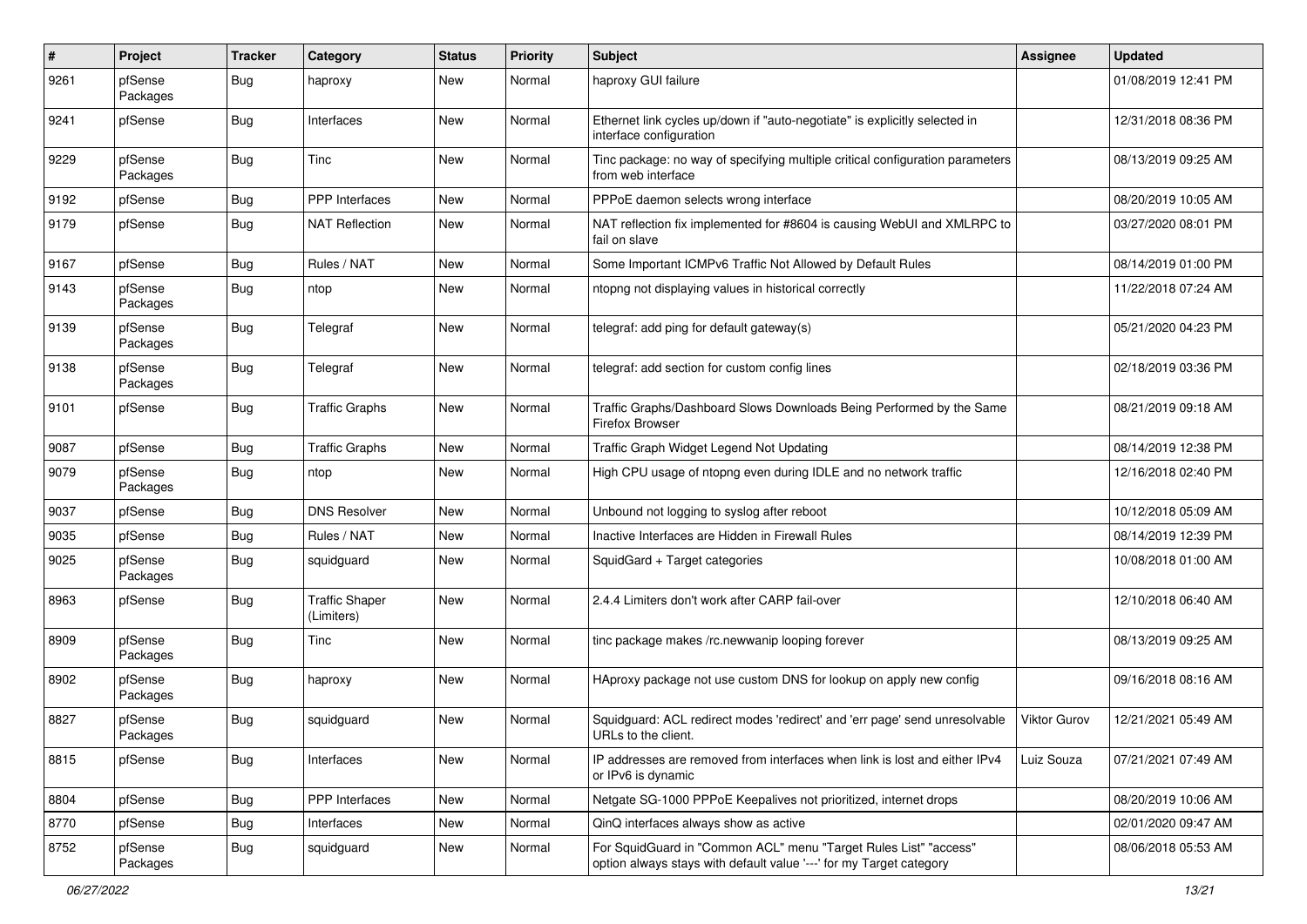| $\vert$ # | <b>Project</b>      | <b>Tracker</b> | Category              | <b>Status</b> | <b>Priority</b> | <b>Subject</b>                                                                                                          | Assignee   | <b>Updated</b>      |
|-----------|---------------------|----------------|-----------------------|---------------|-----------------|-------------------------------------------------------------------------------------------------------------------------|------------|---------------------|
| 8711      | pfSense             | <b>Bug</b>     | <b>IGMP Proxy</b>     | New           | Normal          | igmpproxy with PPPoE Interfaces                                                                                         |            | 07/28/2018 09:21 AM |
| 8705      | pfSense<br>Packages | <b>Bug</b>     | syslog-ng             | New           | Normal          | Syslog-NG error in latest snapshot                                                                                      |            | 07/27/2018 10:17 AM |
| 8686      | pfSense             | Bug            | <b>IPsec</b>          | New           | Normal          | IPsec VTI: Assigned interface firewall rules are never parsed                                                           |            | 02/10/2021 12:15 PM |
| 8614      | pfSense             | Bug            | DHCP (IPv4)           | <b>New</b>    | Normal          | Cannot remove Additional BOOTP/DHCP Options                                                                             |            | 08/21/2019 09:15 AM |
| 8589      | pfSense<br>Packages | Bug            | FreeRADIUS            | New           | Normal          | FreeRadius 0.15.5 2 ignoring tunnelled-reply=no                                                                         |            | 02/18/2019 03:40 PM |
| 8570      | pfSense             | <b>Bug</b>     | <b>XML Parser</b>     | New           | Normal          | Empty (dn)shaper config gets populated with newline                                                                     |            | 08/20/2019 02:45 PM |
| 8567      | pfSense             | <b>Bug</b>     | CARP                  | New           | Normal          | Using IPv6 VIP alias for services may affect CARP IPv6 VIP work                                                         |            | 06/12/2018 01:26 PM |
| 8566      | pfSense             | <b>Bug</b>     | CARP                  | New           | Normal          | Wrong IPv6 source in NS request in case using of IPv6 alias                                                             |            | 06/12/2018 01:26 PM |
| 8560      | pfSense<br>Packages | Bug            | <b>ACME</b>           | New           | Normal          | ACME: can't update DNS records in DNSMadeEasy registar for several<br>domains with different API keys/ids               |            | 06/08/2018 01:28 PM |
| 8526      | pfSense             | <b>Bug</b>     | Interfaces            | <b>New</b>    | Normal          | DHCP client ignores server replies when 802.1q tagging is used                                                          |            | 08/14/2019 10:52 AM |
| 8516      | pfSense<br>Packages | <b>Bug</b>     | FreeRADIUS            | New           | Normal          | FreeRADIUS requires settings re-saved after pfSense upgrade                                                             | Jim Pingle | 12/31/2021 05:58 PM |
| 8512      | pfSense             | <b>Bug</b>     | <b>PPP</b> Interfaces | New           | Normal          | PPPoE reconnect fails after interface flap                                                                              |            | 08/20/2019 10:06 AM |
| 8435      | pfSense             | <b>Bug</b>     | Interfaces            | New           | Normal          | DHCPv6 unusable in certain circumstances (US AT&T Fiber, etc.)                                                          |            | 08/14/2019 10:52 AM |
| 8432      | pfSense             | <b>Bug</b>     | <b>Dynamic DNS</b>    | New           | Normal          | Dynamic DNS Client gives an error that it can't find IPv6 address when<br>WAN interface is a LAGG                       |            | 09/17/2020 05:23 AM |
| 8419      | pfSense             | Bug            | Web Interface         | New           | Normal          | webgui, when menubar is fixed to the top of the screen, the last items of<br>long menus cannot be seen/used.            |            | 07/19/2018 03:10 PM |
| 8406      | pfSense             | <b>Bug</b>     | Dynamic DNS           | <b>New</b>    | Normal          | DDNS IPV6 Cloudflare Client does not detect PPOE address                                                                |            | 03/31/2018 11:56 AM |
| 8401      | pfSense             | Bug            | Installer             | New           | Normal          | Issues related to keys representing alphabetic characters specific to<br>Scandinavian languages and to some other keys. |            | 03/30/2018 11:06 AM |
| 8380      | pfSense             | Bug            | OpenVPN               | <b>New</b>    | Normal          | OpenVPN RADIUS password length is not constant                                                                          | Jim Pingle | 07/17/2020 11:46 AM |
| 8343      | pfSense             | Bug            | Gateways              | <b>New</b>    | Normal          | Gateway Routes (Default Routes) not removed in Kernel when removed<br>from GUI                                          |            | 05/14/2020 01:22 AM |
| 8335      | pfSense             | <b>Bug</b>     | LAGG Interfaces       | <b>New</b>    | Normal          | System hang with LACP downlink to UniFi switch                                                                          |            | 08/21/2019 11:18 AM |
| 8325      | pfSense             | <b>Bug</b>     | UPnP/NAT-PMP          | New           | Normal          | UPnP not available for pppoe-Clients                                                                                    |            | 11/15/2020 10:33 AM |
| 8324      | pfSense             | <b>Bug</b>     | Hardware / Drivers    | New           | Normal          | bxe cards require promisc for OSPF                                                                                      | Luiz Souza | 05/25/2020 03:19 PM |
| 8313      | pfSense             | <b>Bug</b>     | Notifications         | New           | Normal          | STARTTLS auto detection not working                                                                                     |            | 04/21/2022 12:39 PM |
| 8295      | pfSense<br>Packages | Bug            | syslog-ng             | New           | Normal          | syslog-ng logrotates tls files                                                                                          |            | 02/14/2018 06:12 AM |
| 8285      | pfSense             | <b>Bug</b>     | Web Interface         | New           | Normal          | Actions on stale data may result in catastrophic results                                                                |            | 01/16/2018 08:08 PM |
| 8264      | pfSense<br>Packages | <b>Bug</b>     | FreeRADIUS            | New           | Normal          | Radiusd restart on WAN change results in freeradius not running (and<br>possible solution)                              |            | 04/21/2022 12:39 PM |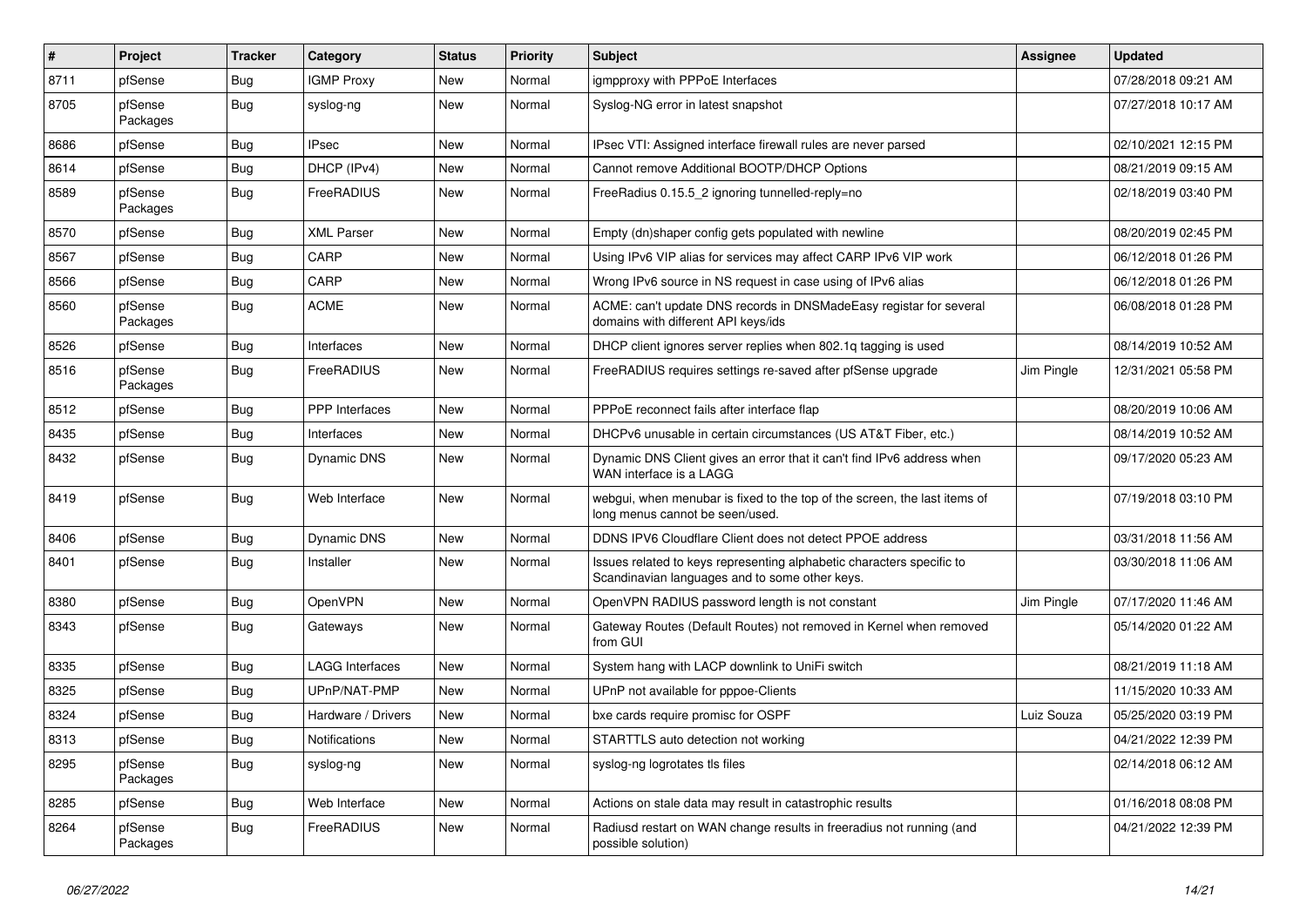| $\#$ | Project             | <b>Tracker</b> | Category                            | <b>Status</b> | <b>Priority</b> | <b>Subject</b>                                                                                                          | Assignee   | <b>Updated</b>      |
|------|---------------------|----------------|-------------------------------------|---------------|-----------------|-------------------------------------------------------------------------------------------------------------------------|------------|---------------------|
| 8263 | pfSense             | <b>Bug</b>     | <b>Traffic Shaper</b><br>(ALTQ)     | New           | Normal          | Cannot create a nonlinear `Link Share` service curve because of: "the sum<br>of the child bandwidth higher than parent" |            | 11/05/2020 07:31 AM |
| 8229 | pfSense<br>Packages | Bug            | syslog-ng                           | New           | Normal          | syslog-ng stops parsing logs after logrotate run                                                                        |            | 01/26/2018 12:00 PM |
| 8213 | pfSense<br>Packages | Bug            | haproxy                             | New           | Normal          | acl src file not populated from alias                                                                                   |            | 12/21/2017 02:02 PM |
| 8207 | pfSense             | Bug            | <b>Operating System</b>             | New           | Normal          | 2.4 cannot boot as a Xen VM with more than 7 NICs                                                                       |            | 06/25/2022 05:42 PM |
| 8197 | pfSense<br>Packages | Bug            | <b>BIND</b>                         | New           | Normal          | BIND UI fails to properly update zone with inline DNSSEC signing enabled                                                |            | 02/18/2019 05:23 PM |
| 8180 | pfSense<br>Packages | Bug            | syslog-ng                           | New           | Normal          | syslog-ng default log file                                                                                              |            | 01/16/2018 12:53 PM |
| 8177 | pfSense             | Bug            | Package System                      | New           | Normal          | '/xsl/package.xsl" is referenced in package XML files but not on the firewall                                           |            | 08/14/2019 09:56 AM |
| 8176 | pfSense             | Bug            | Package System                      | New           | Normal          | ./schema/packages.dtd -- referenced in *xml, but missing?                                                               |            | 12/09/2017 06:52 PM |
| 8130 | pfSense             | Bug            | <b>Traffic Graphs</b>               | New           | Normal          | Status - Monitoring - Area chart displays traffic data differently than Line or<br>Bar charts                           |            | 11/26/2017 01:40 PM |
| 8122 | pfSense             | Bug            | OpenVPN                             | <b>New</b>    | Normal          | openvpn client is unable to use OTP (temporary) passwords                                                               |            | 04/16/2018 09:28 AM |
| 8113 | pfSense             | Bug            | Interfaces                          | New           | Normal          | MTU setting on bridge, openvpn clients ignored                                                                          |            | 12/31/2021 05:55 PM |
| 8100 | pfSense             | <b>Bug</b>     | CARP                                | New           | Normal          | pfsync Initially Deletes States on Primary for Connections Established<br>through Secondary                             | Luiz Souza | 02/08/2022 12:59 PM |
| 8095 | pfSense             | Bug            | Translations                        | New           | Normal          | Unescaped simple quotes break JavaScript features when the French<br>translation is enabled                             |            | 08/21/2019 09:06 AM |
| 8087 | pfSense             | Bug            | Authentication                      | New           | Normal          | Provide Calling-Station-ID to RADIUS backed VPN connections                                                             |            | 06/06/2020 05:36 AM |
| 8076 | pfSense             | Bug            | Backup / Restore                    | New           | Normal          | User can easily apply an unusable interface configuration after restore                                                 |            | 08/14/2019 10:52 AM |
| 8073 | pfSense             | Bug            | <b>IPsec</b>                        | New           | Normal          | Traffic inexplicably not going through IPSEC despite (in theory) matching<br><b>SPs</b>                                 |            | 11/09/2017 02:51 AM |
| 8072 | pfSense             | Bug            | <b>Traffic Shaper</b><br>(Limiters) | New           | Normal          | Limiter / Queue mask issues?                                                                                            | Ivor Kreso | 11/08/2017 07:56 PM |
| 8066 | pfSense             | Bug            | Routing                             | New           | Normal          | Static routes not applied when they go out a interface using carp                                                       |            | 11/08/2017 02:04 AM |
| 8013 | pfSense             | <b>Bug</b>     | <b>IPsec</b>                        | New           | Normal          | IPsec MSS clamping value shared for IPv4 and IPv6                                                                       | Luiz Souza | 10/28/2021 01:37 PM |
| 8004 | pfSense             | Bug            | <b>NAT Reflection</b>               | New           | Normal          | Error notice for a deleted NAT that had a RULE or an existing NAT which is<br>claimed to have no NAT port               |            | 10/24/2017 06:39 PM |
| 7986 | pfSense             | Bug            | Wireless                            | New           | Normal          | WLAN card no longer properly initialized under 2.4.0                                                                    |            | 06/19/2020 08:08 AM |
| 7977 | pfSense             | <b>Bug</b>     | Translations                        | New           | Normal          | English text shown in stead of translated text (Routing - Gateway groups -<br>edit)                                     |            | 08/21/2019 11:28 AM |
| 7964 | pfSense             | Bug            | Multi-WAN                           | New           | Normal          | Restart openvpn on gateway switching                                                                                    |            | 08/19/2019 12:35 PM |
| 7943 | pfSense             | <b>Bug</b>     | Web Interface                       | New           | Normal          | CSS Overflow Fix for Drop Down Menus in webConfigurator                                                                 |            | 11/21/2020 02:54 PM |
| 7899 | pfSense             | <b>Bug</b>     | <b>Traffic Shaper</b><br>(ALTQ)     | New           | Normal          | a floating 'match' rule on LAN does not put traffic from a broswer on a<br>clientpc into a shaper queue                 |            | 09/28/2017 09:16 AM |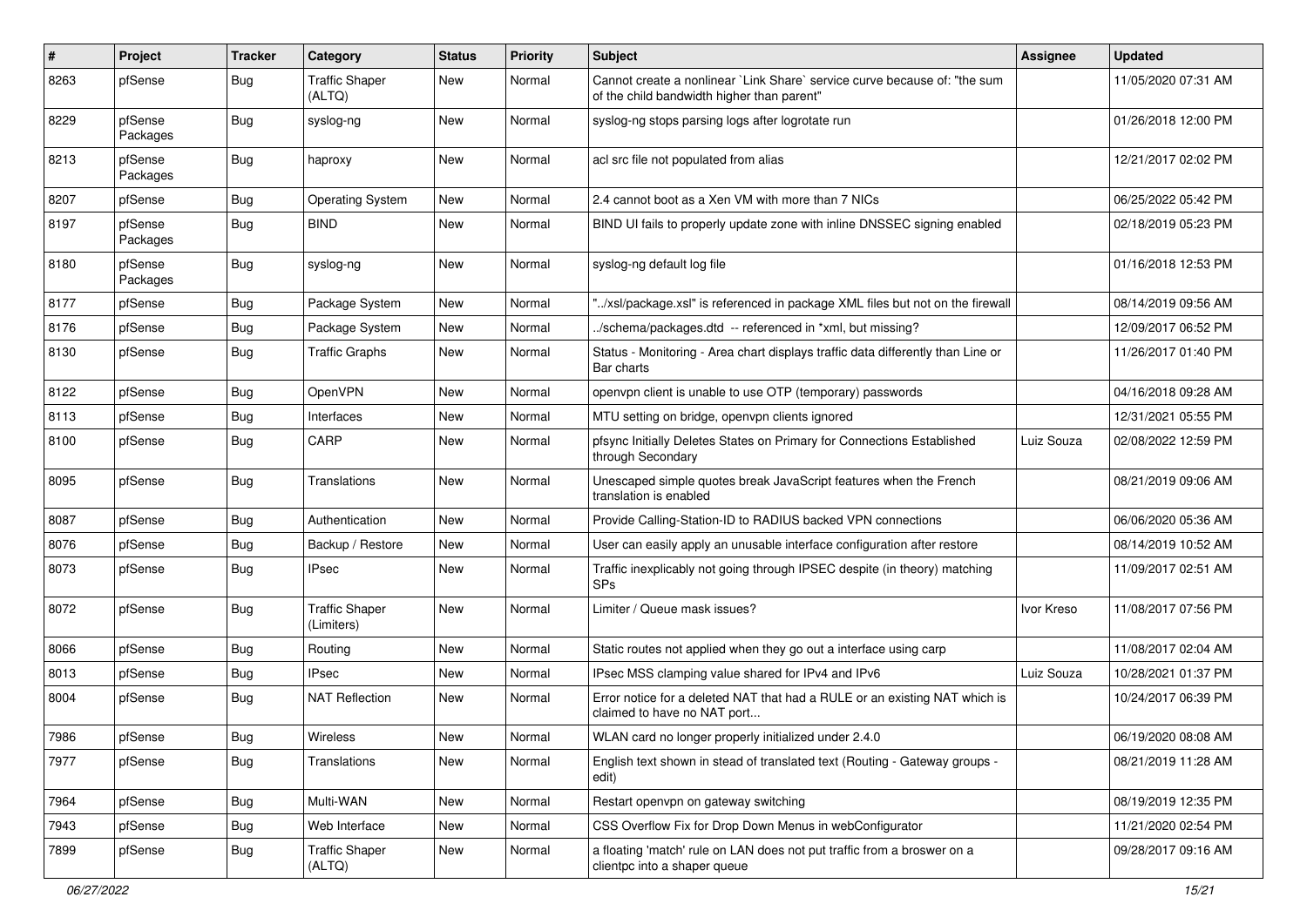| #    | Project             | <b>Tracker</b> | Category                                        | <b>Status</b> | <b>Priority</b> | <b>Subject</b>                                                                                                                    | Assignee      | <b>Updated</b>      |
|------|---------------------|----------------|-------------------------------------------------|---------------|-----------------|-----------------------------------------------------------------------------------------------------------------------------------|---------------|---------------------|
| 7863 | pfSense             | <b>Bug</b>     | User Manager /<br>Privileges                    | New           | Normal          | The "WebCfg - All pages" permission inclueds the "User - System: Shell<br>account access" even though that is not a WebCofg page. |               | 09/16/2017 05:13 AM |
| 7821 | pfSense             | Bug            | DHCP (IPv6)                                     | New           | Normal          | GIF does not support broadcast                                                                                                    |               | 08/29/2017 10:50 AM |
| 7779 | pfSense             | <b>Bug</b>     | OpenVPN                                         | New           | Normal          | Traffic crossing a site-to-site OpenVPN tunnel fails to fragment.                                                                 |               | 06/02/2021 08:26 AM |
| 7757 | pfSense             | <b>Bug</b>     | Backup / Restore                                | New           | Normal          | Auto Config Backup fails to upload unless Default Gateway is up                                                                   |               | 08/16/2019 12:47 PM |
| 7737 | pfSense             | <b>Bug</b>     | IPv6 Router<br>Advertisements<br>(RADVD)        | New           | Normal          | radvd error message                                                                                                               |               | 08/13/2019 09:41 AM |
| 7734 | pfSense             | Bug            | DHCP (IPv6)                                     | <b>New</b>    | Normal          | Using opton ia pd0 does not renew prefix and prefix get dropped                                                                   |               | 07/31/2017 03:46 AM |
| 7665 | pfSense             | <b>Bug</b>     | Aliases / Tables                                | New           | Normal          | Host range validation for Aliases is not strict enough                                                                            |               | 08/21/2019 11:01 AM |
| 7590 | pfSense             | <b>Bug</b>     | Diagnostics                                     | New           | Normal          | diag edit do not save when nothing to sae (in directory browse view)                                                              |               | 05/20/2017 05:04 PM |
| 7589 | pfSense             | <b>Bug</b>     | <b>Diagnostics</b>                              | New           | Normal          | diag_edit.php old print_info_box                                                                                                  |               | 05/20/2017 05:02 PM |
| 7551 | pfSense             | <b>Bug</b>     | Rules / NAT                                     | New           | Normal          | Dynamic IPsec endpoints not added to rule set after WAN down/up                                                                   |               | 05/16/2017 02:26 PM |
| 7476 | pfSense             | <b>Bug</b>     | Logging                                         | New           | Normal          | Dirty buffer used to build log messages?                                                                                          |               | 04/17/2017 09:51 PM |
| 7462 | pfSense<br>Packages | <b>Bug</b>     | haproxy                                         | New           | Normal          | HAproxy not rebinding properly after WAN DHCP IP change                                                                           |               | 01/11/2018 09:15 AM |
| 7453 | pfSense<br>Packages | <b>Bug</b>     | <b>ACME</b>                                     | New           | Normal          | DNS-ovh need to save or display consumer key                                                                                      |               | 04/06/2017 10:54 AM |
| 7430 | pfSense             | <b>Bug</b>     | Interfaces                                      | <b>New</b>    | Normal          | pfsense-utils.inc - where is ipaddr configured() should account for<br>loopback interface                                         |               | 08/13/2019 03:48 PM |
| 7420 | pfSense             | Bug            | <b>IPsec</b>                                    | <b>New</b>    | Normal          | ipsec status freezing                                                                                                             |               | 02/13/2020 09:09 AM |
| 7403 | pfSense<br>Packages | <b>Bug</b>     | FreeRADIUS                                      | New           | Normal          | Captive Portal + freeradius2 + MySQL problems with German Umlaut                                                                  |               | 03/17/2017 09:12 AM |
| 7402 | pfSense             | <b>Bug</b>     | Web Interface                                   | New           | Normal          | Inconsistent use of htmlentities validation checks                                                                                |               | 03/21/2017 08:58 AM |
| 7373 | pfSense             | <b>Bug</b>     | Rules / NAT                                     | New           | Normal          | Firewall schedules GUI needs to be redone from scratch                                                                            |               | 08/21/2019 08:56 AM |
| 7352 | pfSense             | <b>Bug</b>     | Routing                                         | New           | Normal          | pfSense IPv6 static route is dumped after a WAN flap                                                                              |               | 01/20/2022 09:35 AM |
| 7303 | pfSense             | <b>Bug</b>     | <b>IPv6 Router</b><br>Advertisements<br>(RADVD) | New           | Normal          | ipv6 connectivity lost on pfSense reboot                                                                                          |               | 08/20/2019 12:23 PM |
| 7267 | pfSense<br>Packages | <b>Bug</b>     | <b>Status Traffic Totals</b>                    | New           | Normal          | Status Traffic Totals - Stacked Bar - Scale not high enough                                                                       | Jared Dillard | 11/18/2020 07:38 AM |
| 7238 | pfSense             | <b>Bug</b>     | Web Interface                                   | New           | Normal          | Menu layout broken when using "Hostname in Menu" with long hostnames                                                              |               | 02/21/2017 07:01 AM |
| 7235 | pfSense             | <b>Bug</b>     | <b>IPsec</b>                                    | New           | Normal          | 4860 has not got significant IPsec performance rising with enabled HW<br>acceleration                                             | Luiz Souza    | 12/18/2021 04:32 PM |
| 7195 | pfSense             | <b>Bug</b>     | Package System                                  | New           | Normal          | pkg_edit.php - < checkenablefields> tag has no effect on fields other than<br>checkbox/input                                      |               | 08/21/2019 09:15 AM |
| 7172 | pfSense             | <b>Bug</b>     | DHCP (IPv4)                                     | New           | Normal          | Sorting by hostname in Services > DHCP Server > LAN should be "natural"<br>(alphanumeric friendly)                                |               | 08/20/2019 03:47 PM |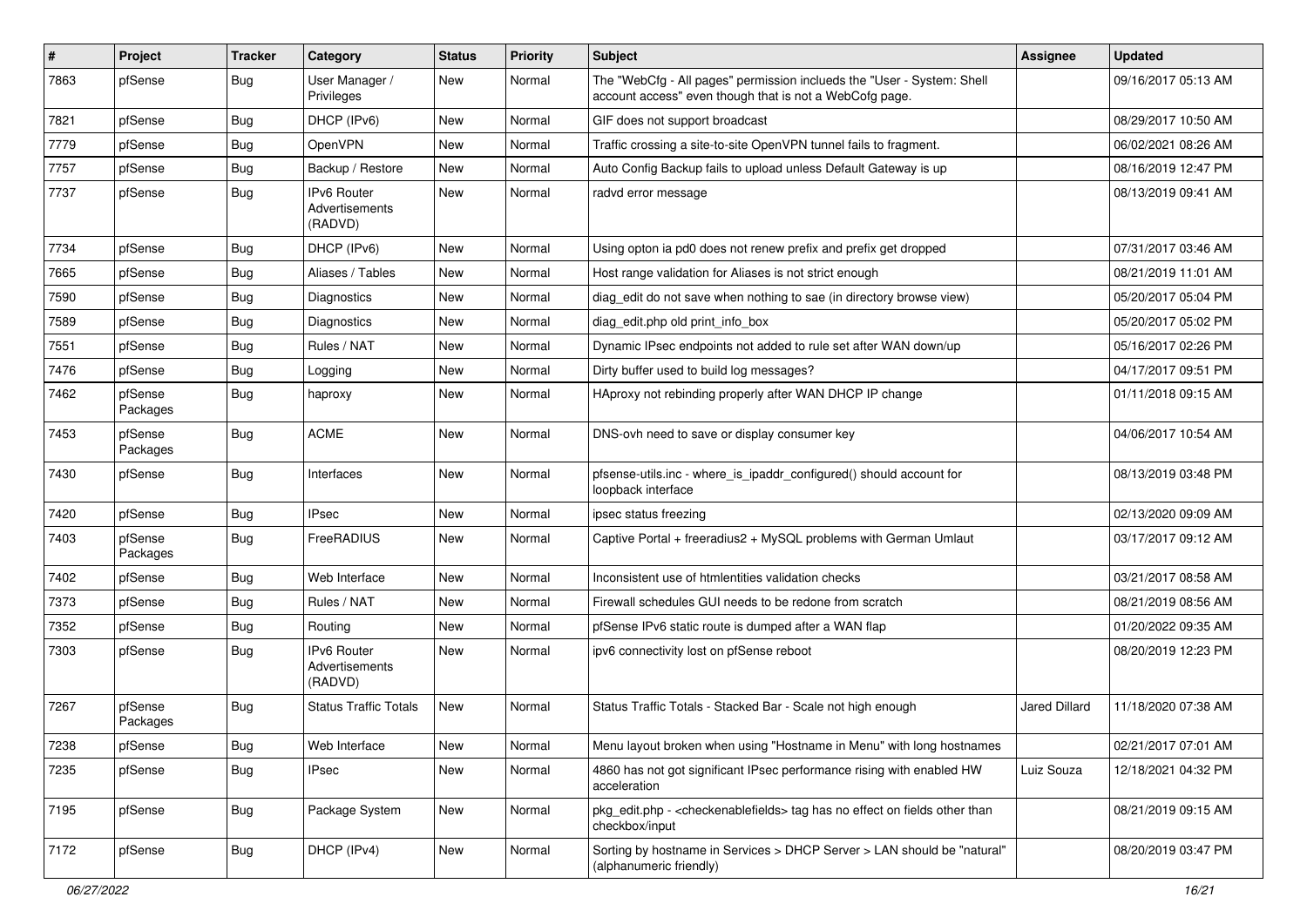| #    | Project             | <b>Tracker</b> | Category                                 | <b>Status</b> | <b>Priority</b> | <b>Subject</b>                                                                                                                                      | <b>Assignee</b> | <b>Updated</b>      |
|------|---------------------|----------------|------------------------------------------|---------------|-----------------|-----------------------------------------------------------------------------------------------------------------------------------------------------|-----------------|---------------------|
| 7152 | pfSense             | Bug            | <b>DNS Resolver</b>                      | New           | Normal          | Unbound / DNS Resolver issue if "Register DHCP static mappings in the<br>DNS Resolver" set before wildcard DNS custom options                       |                 | 12/18/2021 04:59 PM |
| 7113 | pfSense             | <b>Bug</b>     | Dashboard                                | New           | Normal          | Interface name in Traffic Graphs                                                                                                                    |                 | 12/31/2021 05:40 PM |
| 7082 | pfSense             | <b>Bug</b>     | Package System                           | New           | Normal          | pkg_edit.php - impossible to use default_value with rowhelperfield                                                                                  |                 | 08/21/2019 09:15 AM |
| 7040 | pfSense             | Bug            | Interfaces                               | New           | Normal          | Issue when disabling an interface                                                                                                                   |                 | 12/26/2016 02:56 AM |
| 6993 | pfSense             | <b>Bug</b>     | OpenVPN                                  | New           | Normal          | OpenVPN status error during CARP state transition                                                                                                   | James Webb      | 12/31/2021 05:44 PM |
| 6977 | pfSense             | Bug            | Interfaces                               | New           | Normal          | VLAN traffic is erroneously counted as underlying iface (untagged) traffic                                                                          |                 | 08/13/2019 02:56 PM |
| 6926 | pfSense             | Bug            | UPnP/NAT-PMP                             | New           | Normal          | Miniupnp advertising expired IPv6 address                                                                                                           |                 | 01/15/2022 08:29 PM |
| 6861 | pfSense<br>Packages | Bug            | haproxy                                  | New           | Normal          | Ha-Proxy duplicated backend used in place of original backend                                                                                       |                 | 02/18/2019 05:30 PM |
| 6823 | pfSense             | <b>Bug</b>     | Interfaces                               | New           | Normal          | No connectivity after changing link state to UP                                                                                                     |                 | 04/21/2022 12:39 PM |
| 6803 | pfSense             | <b>Bug</b>     | Web Interface                            | New           | Normal          | CSRF timeout occurs when it (probably) shouldn't                                                                                                    |                 | 11/03/2016 09:43 PM |
| 6799 | pfSense             | Bug            | Rules / NAT                              | New           | Normal          | Using NOT (!) with interface subnet macros results unexpected traffic<br>passing when multiple subnets are included in the macro (i.e. VIP subnets) |                 | 02/07/2022 02:18 PM |
| 6784 | pfSense<br>Packages | Bug            | haproxy                                  | New           | Normal          | HAProxy version .48 will not use URL Table Alias for front end listener                                                                             |                 | 02/18/2019 05:32 PM |
| 6691 | pfSense             | Bug            | DHCP (IPv6)                              | <b>New</b>    | Normal          | dhcp6c quits after only two tries if no response was received                                                                                       |                 | 12/07/2020 04:25 PM |
| 6627 | pfSense             | <b>Bug</b>     | Rules / NAT                              | <b>New</b>    | Normal          | floating tab match rules ignore quick action so should be removed                                                                                   |                 | 07/18/2016 02:15 PM |
| 6541 | pfSense             | Bug            | IPv6 Router<br>Advertisements<br>(RADVD) | New           | Normal          | IPv6 RAs always include on-link prefix; clients may not use DHCPv6<br>managed addresses                                                             |                 | 08/13/2019 03:23 PM |
| 6521 | pfSense<br>Packages | Bug            | squidguard                               | <b>New</b>    | Normal          | pfsense 2.3.1 squidguard -> Groups ACL -> Target Rules List missing                                                                                 |                 | 06/25/2016 10:49 PM |
| 6481 | pfSense             | Bug            | <b>IPsec</b>                             | <b>New</b>    | Normal          | loading EAP_RADIUS method failed                                                                                                                    |                 | 03/24/2020 04:25 PM |
| 6471 | pfSense<br>Packages | Bug            | squidguard                               | New           | Normal          | pfsense 2.3.1 squidguard -> common ACL -> Target Rules List missing                                                                                 |                 | 06/08/2016 06:22 PM |
| 6398 | pfSense             | <b>Bug</b>     | Configuration<br>Backend                 | <b>New</b>    | Normal          | If config cannot be loaded due to corruption or bug, it isn't handled<br>gracefully (just stops)                                                    |                 | 08/13/2019 01:23 PM |
| 6321 | pfSense             | <b>Bug</b>     | L <sub>2</sub> TP                        | <b>New</b>    | Normal          | Problem with connecting I2tp over ipsec from android and windows                                                                                    |                 | 11/13/2020 11:01 AM |
| 6295 | pfSense             | Bug            | <b>Traffic Shaper</b><br>(Limiters)      | New           | Normal          | Crash upon applying CODELQ to untagged parent interface when also<br>applied to daughter VLAN                                                       | Luiz Souza      | 08/20/2019 02:44 PM |
| 6289 | pfSense             | Bug            | Interfaces                               | New           | Normal          | IPv6 address not given to track6 interfaces on create                                                                                               |                 | 12/30/2021 04:17 AM |
| 6186 | pfSense             | <b>Bug</b>     | Services                                 | New           | Normal          | race conditions in service startup                                                                                                                  |                 | 04/21/2022 12:39 PM |
| 6083 | pfSense<br>Packages | <b>Bug</b>     | Squid                                    | New           | Normal          | Suqid Realtime Monitor / Squid Cache Table not diplaying correctly                                                                                  |                 | 12/06/2016 07:25 AM |
| 6051 | pfSense             | <b>Bug</b>     | DHCP (IPv6)                              | New           | Normal          | DHCPv6 Client Failure for additional WAN Address causes<br>2-seconds-service-restart-loop                                                           |                 | 12/03/2020 01:08 AM |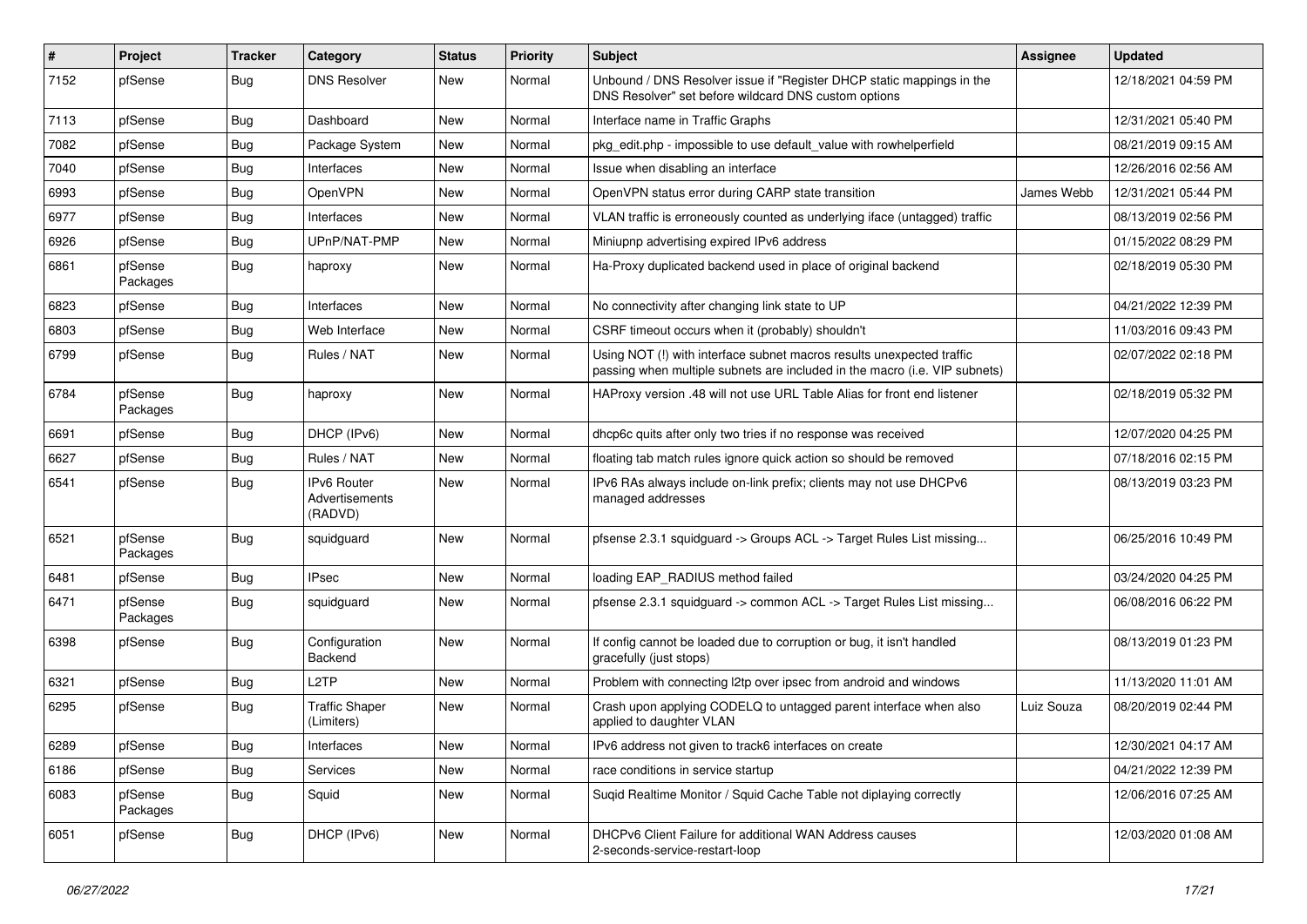| ∦    | Project             | Tracker    | Category                        | <b>Status</b> | <b>Priority</b> | <b>Subject</b>                                                                                                  | Assignee      | <b>Updated</b>      |
|------|---------------------|------------|---------------------------------|---------------|-----------------|-----------------------------------------------------------------------------------------------------------------|---------------|---------------------|
| 6029 | pfSense             | <b>Bug</b> | <b>XML Parser</b>               | New           | Normal          | Unhelpful error messages in xmlparse*.inc and generally                                                         |               | 08/13/2019 12:52 PM |
| 5849 | pfSense             | <b>Bug</b> | CARP                            | New           | Normal          | Routing fail on CARP IPsec                                                                                      |               | 12/18/2021 04:41 PM |
| 5786 | pfSense             | <b>Bug</b> | Web Interface                   | New           | Normal          | Check WebConfigurator port for conflicts                                                                        |               | 04/21/2022 12:39 PM |
| 5751 | pfSense<br>Packages | <b>Bug</b> | squidguard                      | New           | Normal          | SquidGuard target categories not saved when long "Domain List" is<br>provided                                   |               | 01/10/2016 08:55 AM |
| 5652 | pfSense             | <b>Bug</b> | Authentication                  | New           | Normal          | Radius IETF Class Group Assignment - Incorrect Standard                                                         |               | 08/13/2019 01:39 PM |
| 5629 | pfSense             | <b>Bug</b> | <b>IPsec</b>                    | New           | Normal          | Allow for IPsec configuration using certs without a CA                                                          |               | 12/31/2021 05:21 PM |
| 5367 | pfSense             | <b>Bug</b> | Web Interface                   | New           | Normal          | Safari repeatedly tries to reload dashboard                                                                     | Jared Dillard | 08/22/2016 11:08 AM |
| 5306 | pfSense             | <b>Bug</b> | Package System                  | New           | Normal          | textarea fields should have linebreaks sanitized automatically on save                                          |               | 03/03/2017 04:15 AM |
| 5253 | pfSense             | <b>Bug</b> | PPP Interfaces                  | New           | Normal          | 3gstats.php 100% CPU                                                                                            |               | 01/08/2022 05:02 PM |
| 4740 | pfSense             | <b>Bug</b> | Wireless                        | New           | Normal          | Intel wireless kernel panic in infrastructure mode with WPA                                                     |               | 11/13/2020 08:38 AM |
| 4680 | pfSense             | <b>Bug</b> | <b>DHCP Relay</b>               | New           | Normal          | DHCP relay does not work with DHCP server on other end of OpenVPN<br>tunnel                                     |               | 05/05/2015 06:55 PM |
| 4604 | pfSense             | <b>Bug</b> | <b>NTPD</b>                     | New           | Normal          | NTP time server entries may or may not work, depending upon interfaces<br>selected when configuring NTP service |               | 12/11/2021 07:59 PM |
| 4479 | pfSense             | <b>Bug</b> | <b>Operating System</b>         | New           | Normal          | Firewall rules won't match GRE interface after applying IPSEC transport<br>encryption on GRE tunnel             | Luiz Souza    | 08/20/2021 08:46 AM |
| 4467 | pfSense             | <b>Bug</b> | <b>Traffic Shaper</b><br>(ALTQ) | New           | Normal          | Traffic Graphs shows wrong throughput when traffic shaping enabled                                              |               | 02/23/2015 05:31 PM |
| 3771 | pfSense             | <b>Bug</b> | DHCP (IPv4)                     | New           | Normal          | Webinterface and dhcpdcrashes with 500+ static leases                                                           |               | 08/21/2019 09:26 AM |
| 3706 | pfSense             | Bug        | User Manager /<br>Privileges    | New           | Normal          | Permission order affects default page on limited accounts, but can't reorder                                    |               | 02/06/2016 04:10 AM |
| 3465 | pfSense             | <b>Bug</b> | <b>Traffic Shaper</b><br>(ALTQ) | New           | Normal          | Editing Traffic Shaper queues causes status_queues.php error                                                    |               | 02/19/2014 01:53 AM |
| 3404 | pfSense             | <b>Bug</b> | DHCP (IPv4)                     | New           | Normal          | DHCP Server Fails to Start on Interfaces that are Slow to Come Online<br>During Boot                            |               | 02/11/2014 05:09 PM |
| 3382 | pfSense             | <b>Bug</b> | <b>IGMP Proxy</b>               | New           | Normal          | IGMPPROXY fails with more than 32 interfaces                                                                    |               | 07/12/2016 11:01 PM |
| 3358 | pfSense             | <b>Bug</b> | Package System                  | New           | Normal          | new version of <include_file> is not required during reinstall_all</include_file>                               |               | 12/26/2014 12:13 PM |
| 3326 | pfSense             | <b>Bug</b> | PPP Interfaces                  | New           | Normal          | IPv6 only PPPoE connection                                                                                      |               | 11/18/2013 09:37 AM |
| 3312 | pfSense             | Bug        | <b>IPsec</b>                    | New           | Normal          | Gateway on IPsec rules is not functional in pf                                                                  |               | 01/28/2020 10:09 PM |
| 2367 | pfSense             | <b>Bug</b> | Rules / NAT                     | New           | Normal          | display negate rules in firewall_rules.php and evaluate when added                                              |               | 05/07/2012 06:11 PM |
| 2335 | pfSense             | <b>Bug</b> | <b>Operating System</b>         | New           | Normal          | IGMPProxy and CARP Results in System Instability Upon Reboot                                                    |               | 07/19/2014 10:25 PM |
| 2308 | pfSense             | <b>Bug</b> | <b>Traffic Shaper</b><br>(ALTQ) | New           | Normal          | HFSC WebUI doesn't check for "Bandwidth" setting                                                                |               | 12/04/2012 07:12 PM |
| 2138 | pfSense             | <b>Bug</b> | RRD Graphs                      | New           | Normal          | RRD Wireless graph broken in BSS mode                                                                           |               | 02/06/2016 04:59 AM |
| 1890 | pfSense             | Bug        | Translations                    | New           | Normal          | No gettext support in console scripts                                                                           |               | 08/13/2019 12:24 PM |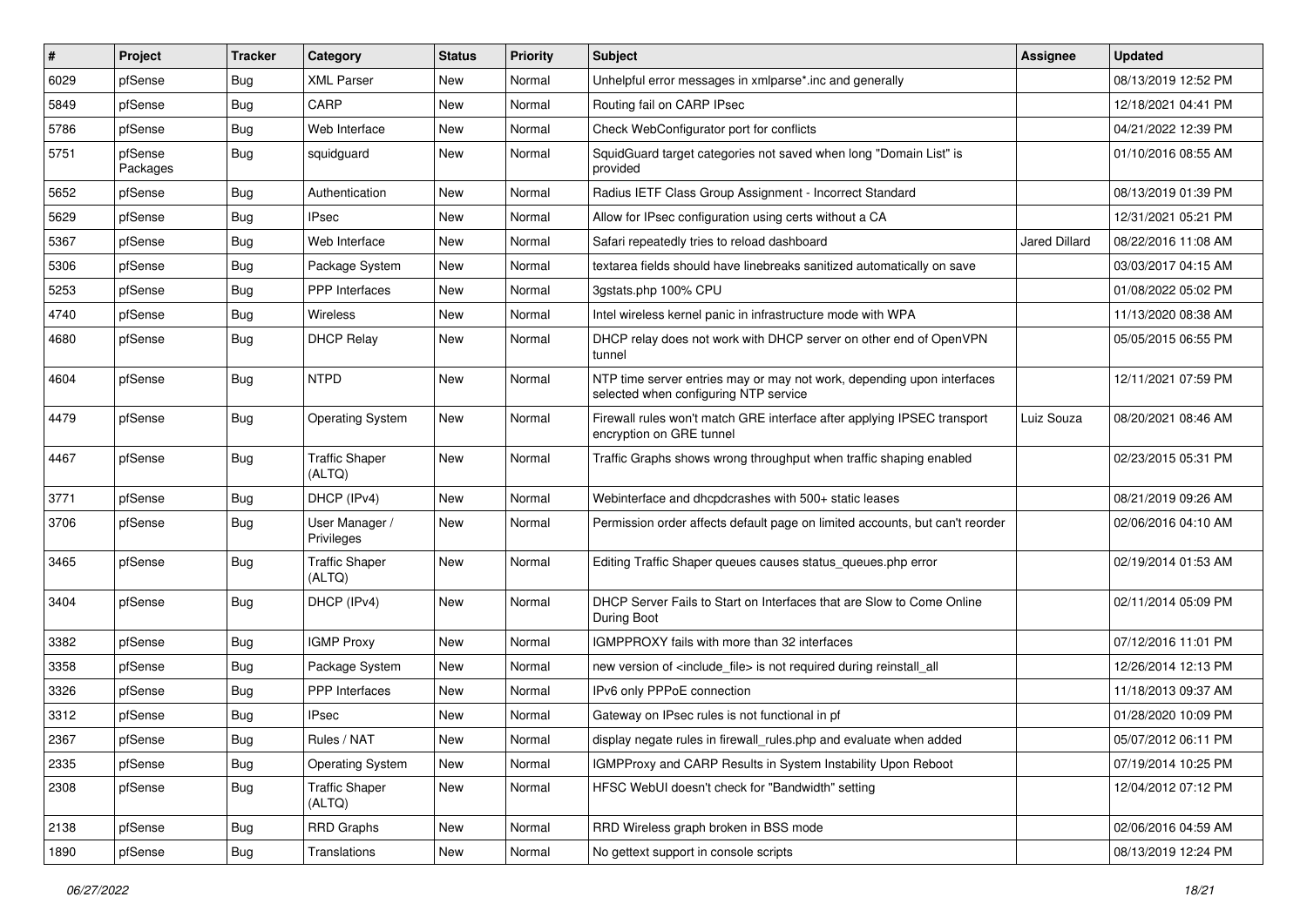| #     | <b>Project</b>      | <b>Tracker</b> | Category                        | <b>Status</b> | Priority | <b>Subject</b>                                                                                               | <b>Assignee</b>      | <b>Updated</b>      |
|-------|---------------------|----------------|---------------------------------|---------------|----------|--------------------------------------------------------------------------------------------------------------|----------------------|---------------------|
| 1849  | pfSense             | <b>Bug</b>     | <b>Traffic Shaper</b><br>(ALTQ) | New           | Normal   | Traffic shaper - By Queue view needs to show/use friendly inerface names                                     |                      | 01/10/2022 08:10 AM |
| 1819  | pfSense             | <b>Bug</b>     | <b>DNS Resolver</b>             | New           | Normal   | DNS Resolver Not Registering DHCP Server Specified Domain Name                                               | Luiz Souza           | 04/28/2022 01:53 PM |
| 1675  | pfSense             | <b>Bug</b>     | <b>Captive Portal</b>           | New           | Normal   | Captive portal logout problems with pop-up blockers.                                                         | <b>Jared Dillard</b> | 03/28/2016 01:37 PM |
| 1667  | pfSense             | Bug            | L <sub>2</sub> TP               | New           | Normal   | L2TP server does not respond properly from a CARP VIP                                                        |                      | 12/11/2021 07:43 PM |
| 1620  | pfSense<br>Packages | Bug            | Squid                           | New           | Normal   | Can't use transparent proxy when using bridge.                                                               |                      | 10/07/2021 04:19 AM |
| 13289 | pfSense             | <b>Bug</b>     | Backup / Restore                | New           | Low      | Attempting to restore a 0 byte "config.xml" prints an error that the file<br>cannot be read                  |                      | 06/20/2022 10:46 AM |
| 13263 | pfSense             | Bug            | DHCP (IPv4)                     | <b>New</b>    | Low      | Deleting a static DHCP entry when the related IP is not in the arp table<br>spams the log                    |                      | 06/10/2022 11:18 AM |
| 13247 | pfSense<br>Packages | <b>Bug</b>     | open-vm-tools                   | New           | Low      | Open-VM-Tools service actions do not work                                                                    |                      | 06/05/2022 07:09 PM |
| 13209 | pfSense<br>Packages | <b>Bug</b>     | pfBlockerNG                     | New           | Low      | Parsing Filter log by pfBlockerNG creates IP Block log with<br>Source/Destination mixed up or wrong Direcion | Viktor Gurov         | 05/25/2022 03:50 AM |
| 13000 | pfSense             | <b>Bug</b>     | <b>IPsec</b>                    | <b>New</b>    | Low      | IPsec AES-GCM encryption algorithm "Key Length" field should be labeled<br>"ICV Length"                      |                      | 03/30/2022 07:40 AM |
| 12894 | pfSense Plus        | Bug            | Certificates                    | <b>New</b>    | Low      | duplicating freshly created certificates through refreshing                                                  |                      | 03/03/2022 02:35 PM |
| 12850 | pfSense             | <b>Bug</b>     | Routing                         | New           | Low      | Console error during boot: "route: route has not been found"                                                 |                      | 02/22/2022 08:27 AM |
| 12539 | pfSense             | <b>Bug</b>     | Interfaces                      | <b>New</b>    | Low      | Changing VLAN ID for LAN interface in assignments silently fails.                                            |                      | 11/23/2021 04:12 AM |
| 12393 | pfSense             | <b>Bug</b>     | <b>Traffic Shaper</b><br>(ALTQ) | New           | Low      | Priority of gOthersLow higher than default queues                                                            |                      | 09/21/2021 02:48 PM |
| 12178 | pfSense<br>Packages | Bug            | WireGuard                       | New           | Low      | WireGuard always shows 'Configuring WireGuard tunnelsdone.' message<br>on boot                               |                      | 07/30/2021 06:58 AM |
| 12070 | pfSense             | Bug            | DHCP (IPv4)                     | New           | Low      | <b>VLANO for WAN DHCP</b>                                                                                    |                      | 12/23/2021 04:31 PM |
| 12013 | pfSense             | Bug            | Logging                         | New           | Low      | Reading log data is inefficient in certain cases                                                             |                      | 06/08/2021 07:35 AM |
| 11566 | pfSense             | <b>Bug</b>     | Web Interface                   | New           | Low      | Firewall Maximum Table Entries "default size" is whatever is entered                                         |                      | 02/27/2021 10:01 AM |
| 11509 | pfSense<br>Packages | <b>Bug</b>     | <b>LCDProc</b>                  | New           | Low      | LCD package - not starting at boot - stop and start in Status Window not<br>possible                         |                      | 02/23/2021 10:55 AM |
| 11352 | pfSense             | <b>Bug</b>     | FreeBSD                         | <b>New</b>    | Low      | CTF types > 2^15 in the pfSense kernel config results in DTrace failing                                      | Scott Long           | 03/17/2021 02:52 AM |
| 11093 | pfSense             | <b>Bug</b>     | Wireless                        | <b>New</b>    | Low      | ral(4) driver non-functional in arm64                                                                        |                      | 11/21/2020 10:45 AM |
| 11074 | pfSense<br>Packages | <b>Bug</b>     | <b>BIND</b>                     | New           | Low      | bind Zone Settings Zones, Save button opens "Confirmation required to<br>save changes"                       |                      | 11/16/2020 11:08 AM |
| 10994 | pfSense<br>Packages | Bug            | squidguard                      | <b>New</b>    | Low      | SquidGuard Blacklists Restore Default button does not work                                                   |                      | 10/20/2020 12:26 PM |
| 10989 | pfSense<br>Packages | Bug            | Snort                           | New           | Low      | Snort alert page has hidden characters in IPv6 address                                                       |                      | 10/17/2020 04:06 PM |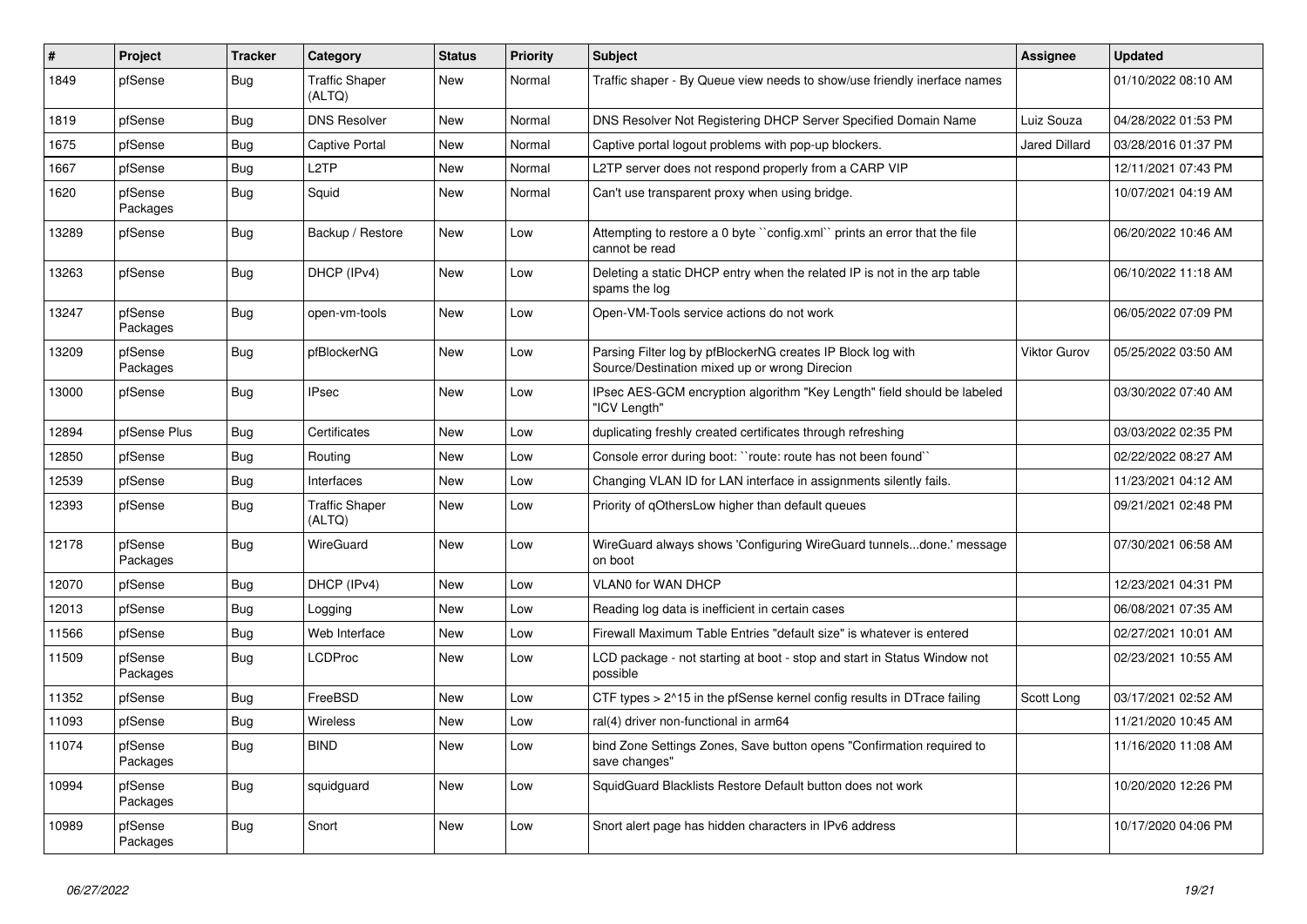| ∦     | Project             | Tracker    | Category                                        | <b>Status</b> | <b>Priority</b> | <b>Subject</b>                                                                                                               | Assignee             | <b>Updated</b>      |
|-------|---------------------|------------|-------------------------------------------------|---------------|-----------------|------------------------------------------------------------------------------------------------------------------------------|----------------------|---------------------|
| 10952 | pfSense             | <b>Bug</b> | Rules / NAT                                     | New           | Low             | Inconsistency in Subnet Defaults Between Firewall Rules and Interface<br><b>Address Assignments</b>                          |                      | 10/09/2020 12:50 PM |
| 10892 | pfSense             | <b>Bug</b> | Rules / NAT                                     | New           | Low             | Large number of VLAN/LANs make floating rules are to read                                                                    | <b>Jared Dillard</b> | 02/01/2021 03:29 PM |
| 10690 | pfSense             | Bug        | Installer                                       | <b>New</b>    | Low             | Not possible to make UFS install on ZFS formatted drive                                                                      |                      | 04/21/2022 12:39 PM |
| 9887  | pfSense             | <b>Bug</b> | Rules / NAT                                     | New           | Low             | Rule separator positions change when deleting multiple rules                                                                 |                      | 05/10/2022 03:11 PM |
| 9353  | pfSense             | <b>Bug</b> | Dashboard                                       | New           | Low             | PHPSession errors from limited access to dashboard and widgets                                                               |                      | 10/06/2020 09:31 AM |
| 9247  | pfSense<br>Packages | <b>Bug</b> | haproxy                                         | New           | Low             | HAProxy multiple server selection on stats pages doesn't work                                                                |                      | 01/02/2019 04:44 PM |
| 9149  | pfSense             | <b>Bug</b> | Package System                                  | <b>New</b>    | Low             | Continued issues with /tmp and /var in RAM on 2.4                                                                            |                      | 11/24/2018 11:56 AM |
| 8846  | pfSense             | <b>Bug</b> | Gateways                                        | New           | Low             | Misleading gateway error message adding/editing static routes using a<br>disabled interface                                  |                      | 08/21/2019 11:29 AM |
| 8820  | pfSense             | <b>Bug</b> | Rules / NAT                                     | <b>New</b>    | Low             | System/Advanced/Misc - "Do not kill connections when schedule expires"<br>UN-checked still leaves existing connections open. |                      | 07/28/2020 10:59 AM |
| 8500  | pfSense             | <b>Bug</b> | <b>Dynamic DNS</b>                              | New           | Low             | Incorrect categorization of status/info messages from phpDynDNS                                                              |                      | 08/16/2019 12:50 PM |
| 8192  | pfSense             | <b>Bug</b> | <b>Gateway Monitoring</b>                       | New           | Low             | dpinger - Change in ISP link-local IPv6 address drops connectivity                                                           | Luiz Souza           | 11/05/2020 07:31 AM |
| 7848  | pfSense             | <b>Bug</b> | Diagnostics                                     | <b>New</b>    | Low             | NDP Table Sort by Expiration Error                                                                                           |                      | 08/26/2019 02:56 PM |
| 7788  | pfSense             | <b>Bug</b> | Dashboard                                       | New           | Low             | Irregular updating of widgets like cpu/uptime on system widget.                                                              |                      | 08/21/2019 09:03 AM |
| 7387  | pfSense             | <b>Bug</b> | Dashboard                                       | <b>New</b>    | Low             | New Traffic Graph in dashboard resets inverted view to normal view                                                           | <b>Jared Dillard</b> | 12/11/2021 08:14 PM |
| 7329  | pfSense             | <b>Bug</b> | <b>DNS Forwarder</b>                            | New           | Low             | <b>DHCP Not Updating DNS</b>                                                                                                 |                      | 01/21/2022 09:16 PM |
| 7314  | pfSense             | <b>Bug</b> | <b>RRD Graphs</b>                               | <b>New</b>    | Low             | Discrepancy in ntp monitoring view                                                                                           |                      | 02/24/2017 08:37 PM |
| 7289  | pfSense             | <b>Bug</b> | Certificates                                    | <b>New</b>    | Low             | Generating 4096bit Certificate                                                                                               |                      | 08/14/2019 09:56 AM |
| 6873  | pfSense             | <b>Bug</b> | DHCP (IPv6)                                     | New           | Low             | radvd - Too many addresses in RDNSS section when previously using<br>DHCPv6                                                  | Dominic<br>McKeown   | 06/06/2018 10:45 AM |
| 6696  | pfSense             | <b>Bug</b> | <b>Traffic Shaper</b><br>(ALTQ)                 | <b>New</b>    | Low             | Add configure link to Status > Queues error message if traffic shaping not<br>configured                                     | <b>Jared Dillard</b> | 08/21/2019 08:55 AM |
| 6386  | pfSense             | <b>Bug</b> | <b>IPv6 Router</b><br>Advertisements<br>(RADVD) | <b>New</b>    | Low             | Switching Router Advertisements to disabled should broadcast IP Removal<br>messages                                          |                      | 05/22/2016 10:44 PM |
| 6361  | pfSense             | <b>Bug</b> | Web Interface                                   | New           | Low             | Responsive Mobile Menu issue                                                                                                 |                      | 05/16/2016 12:09 PM |
| 6026  | pfSense             | <b>Bug</b> | Rules / NAT                                     | New           | Low             | webinterface, firewall rules, wrapping of columns or visible<br>(horizontal) scrollbar needed when contents doesnt fit       | Jared Dillard        | 08/20/2019 03:40 PM |
| 6023  | pfSense<br>Packages | <b>Bug</b> | Suricata                                        | New           | Low             | Traffic Shaper (pfsense 2.3) Suricata V3.0 Inline Mode Operation                                                             | Luiz Souza           | 04/15/2016 05:59 AM |
| 4451  | pfSense             | <b>Bug</b> | DHCP (IPv4)                                     | New           | Low             | Status DHCP Leases shows double entries for static entries without IP<br>address                                             | <b>Phillip Davis</b> | 05/21/2022 04:55 PM |
| 3411  | pfSense             | Bug        | Dashboard                                       | New           | Low             | Interfaces and statistics dashboard widgets very slow with large numbers of<br>interfaces                                    |                      | 01/24/2014 02:09 AM |